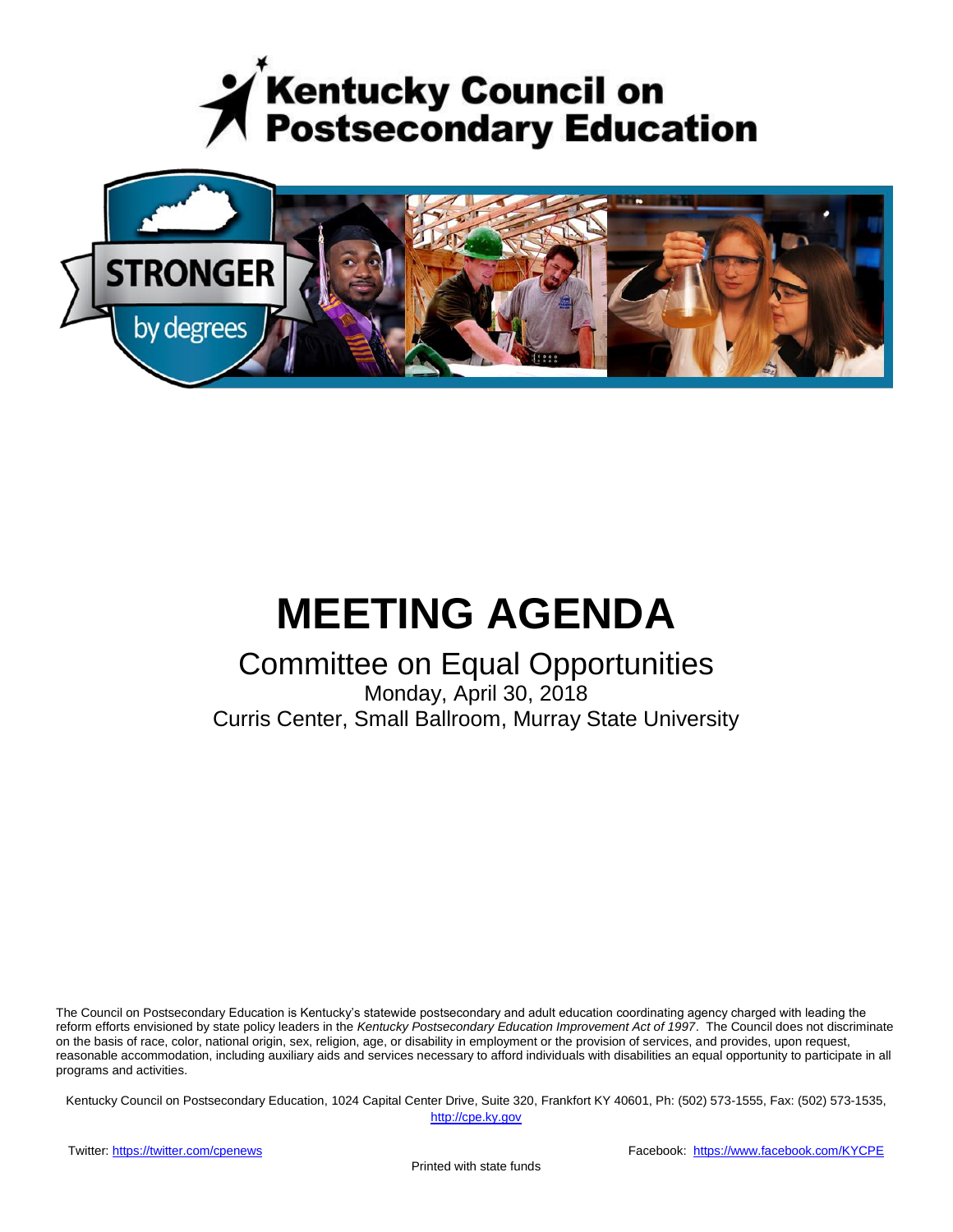#### **AGENDA**

Committee on Equal Opportunities

#### Council on Postsecondary Education Monday, April 30, 2018 1:00 PM Curris Center, Small Ballroom, Murray State University

- 1. Roll Call
- 2. Institutional Welcome: Dr. Robert O. Davies, President
- 3. Diversity Initiatives Update: Ms. Cami Duffy, Executive Director and Title IX Coordinator, Institutional Diversity, Equity and Access
	- a. President's Commission on Diversity and Inclusion: Dr. Barbara Washington, Dr. David Eaton
	- b. Diversity Faculty Fellowship Initiative: Dr. Crystal Coel, Dr. Ruth Daniel, Dr. Sonya Noruwa
	- c. Recruitment Success
		- 1) Enrollment Update: Mr. Fred Dietz
		- 2) Whitney Young Scholars and Rising Stars: Ms. Roslyn White, Mr. Kendrick Quisenberry
	- d. Student Success
		- 1) President's Commission on Student Success: Dr. Don Robertson, Dr. Mark Arant
		- 2) Emerging Scholars and MAAP Programs Students: Dr. S. G. Carthell
		- 3) Recapture Campaign: Ms. Peggy Whaley
		- 4) Racer Connection Video

| 4. Approval of Minutes, January 22, 2018      |    |
|-----------------------------------------------|----|
| 5. Report from the February Council Meeting   | 6  |
| 6. Review/Discussion of Annual Reporting Tool | 8  |
| 7. Updated Diversity Planning Timeline        | 21 |

- 8. Equity, Equality, and Leveraging Campus Partnerships: Annazette McCain, Executive Director of Equity and Compliance, Office of the President, Pellissippi State Community College
- 9. Other Business
- 10. Adjourn **Next Meeting, July 22-23, Western Kentucky University**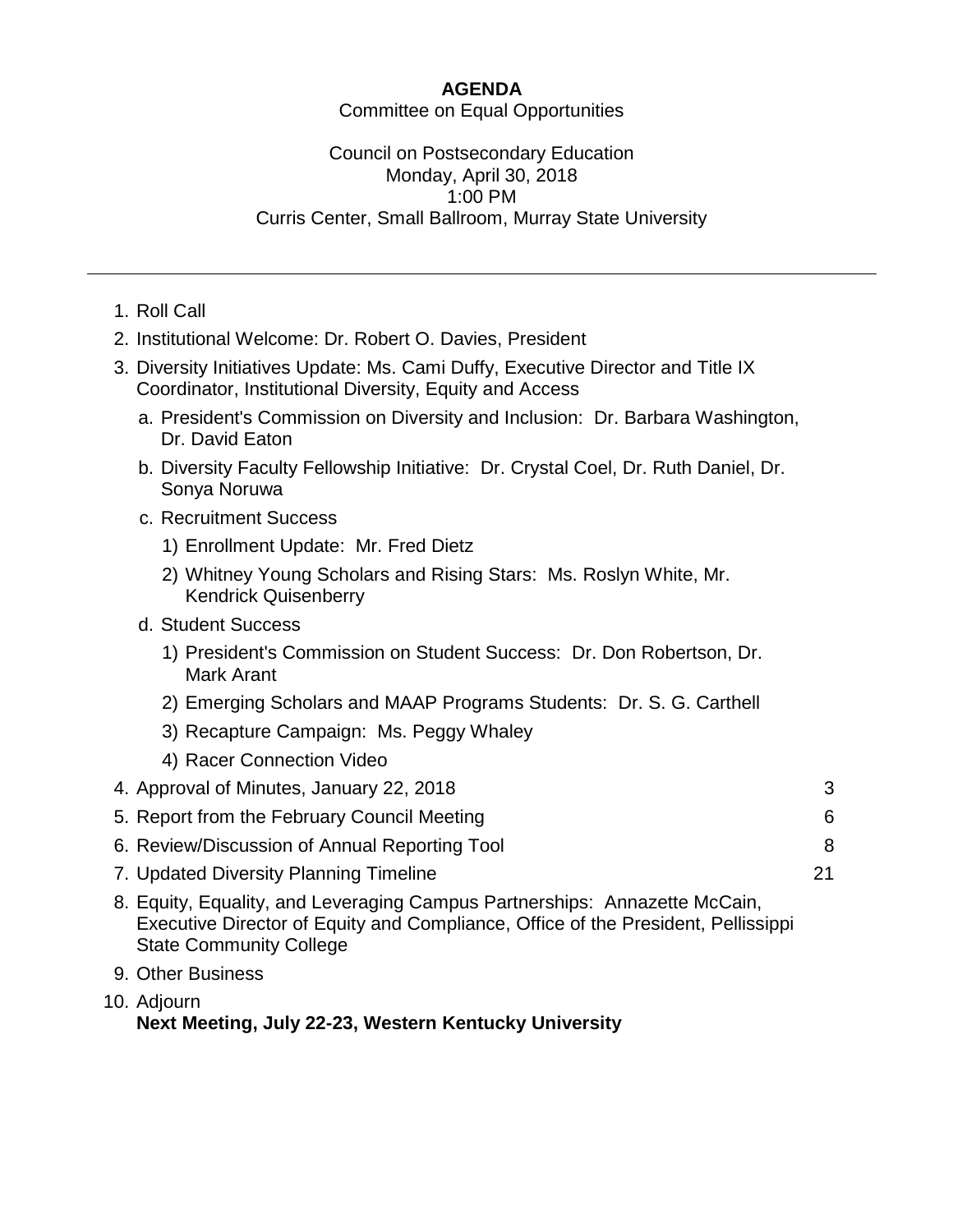#### **Minutes Council on Postsecondary Education Committee on Equal Opportunities January 22, 2018**

The Committee on Equal Opportunities met January 22, 2018 in the new Case Dining Hall on the campus of Eastern Kentucky University in Richmond, Kentucky. Chair Shawn Reynolds presided over the meeting.

- WELCOME: President Michael Benson greeted the group and welcomed them to the new facility. He shared his enthusiasm for the Scholar House Program, a partnership designed to assist qualifying students by removing some of the barriers to affordable housing and childcare costs which often impede access to increased education, employment and ultimately independence. Lunch for CEO members and institutional representatives was also provided by EKU.
- ROLL CALL: Council staff called the roll.

Members present: Robert Croft, Dr. Brian Dunican, Ann Morgan, Ling-Yuh Pattie, Shawn Reynolds, Silas Session, David Carpenter, Dr. Robert Staat.

Members absent: Corey Bellamy, Sebastian Torres, Keitha Henderson, Vidya Ravichandran, and John Johnson.

Council staff and institutional representatives present: Dr. Aaron Thompson, Dr. Caroline Atkins, Travis Powell, Paula Hansford, Dr. Kathleen Roberts, Dr. Mordean Taylor Archer, Charles Holloway, Dr. Sonja Feist-Price and Dr. Timothy Forde.

CAMPUS Students, faculty, and staff shared information on a variety of SPOTLIGHT: efforts by EKU to increase student success for low income and underrepresented minority students. These included, but were not limited to: Diversity Scholars, Pay It Forward Mini-grants, Faculty Mini-grants, faculty development through Developing Excellence in Eastern's Professors, the Freshman Academy, Upperclass Academy, Lifeskills Coach, and the Academic Success Center.

APPROVAL OF The minutes from the April 10, July 20-21, and October 16, 2017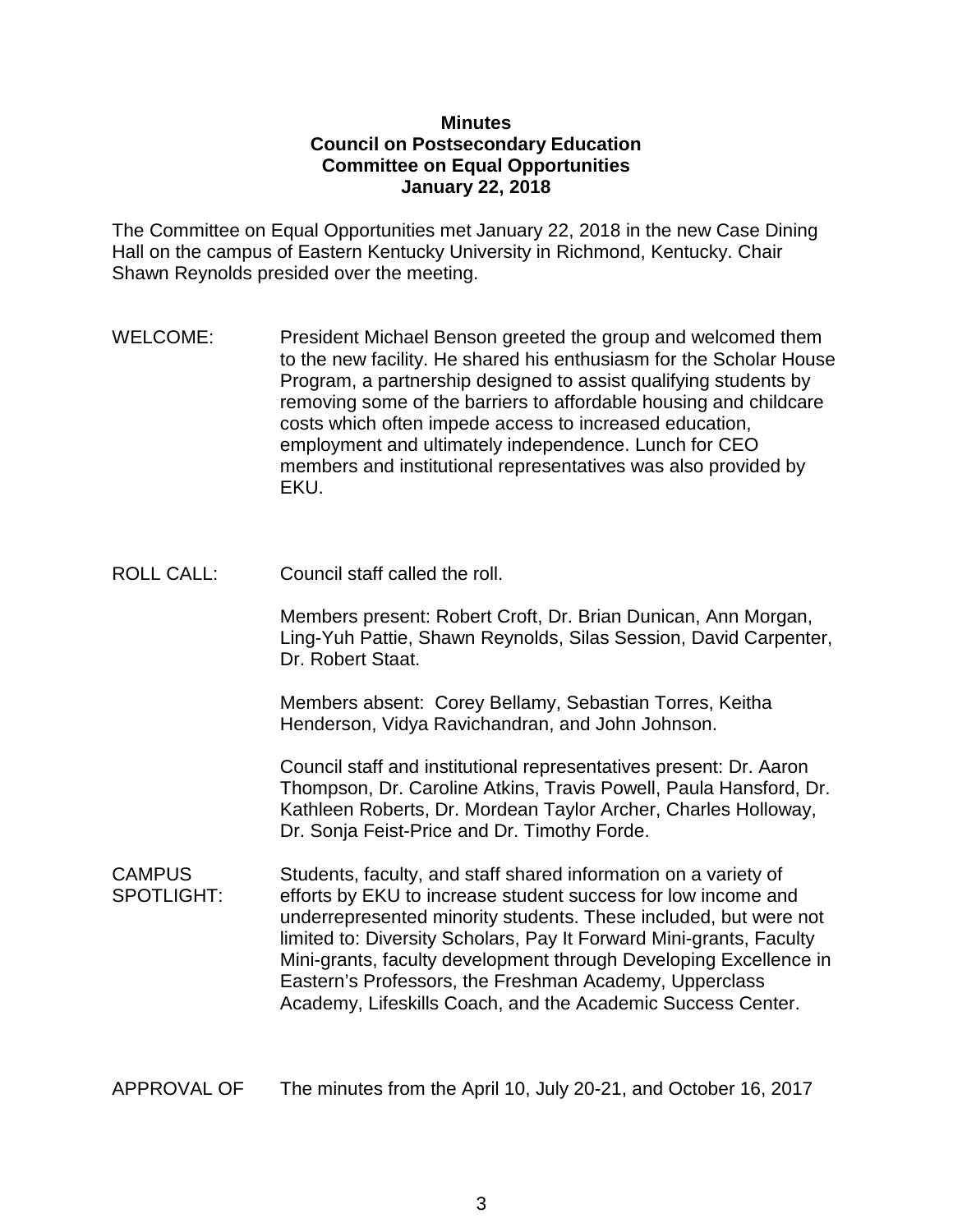- MINUTES: meetings were reviewed and approved. Motion made by Brian Dunican with second by Robert Croft.
- REPORT FROM Caroline Atkins provided a summery from the November COUNCIL Council meeting held on the campus of Elizabethtown Community MEETING: and Technical College. There was discussion of the request to table the approval of the campus diversity plans in order to renegotiate some individual campus targets to ensure that all campuses were making strides to reduce achievement gaps and increase workforce diversity. Senior leadership at the Council renegotiated targets with four universities and eight community colleges.

FUTURE The 2018 proposed meeting schedule was approved by the group. MEETINGS: The CEO will rotate the meetings to the various campuses to learn more about their strategies for underrepresented minority and lowincome student success. Lodging information for the April meeting will be forwarded to the group in March. Brian Dunican made a motion to accept the meeting dates and locations. Robert Staat seconded.

- Murray State University, April 30, 2018
- Western Kentucky University, July 22-23, 2018
- Bluegrass Community and Technical College—Leestown Campus, October 22, 2018

DIVERSITY PLAN Renegotiated diversity plans and 2020-21 targets will be TIMELINE: presented at the February  $2<sup>nd</sup>$  Council meeting. Caroline Atkins is in the process of drafting an online reporting tool for use by the institutional representatives. That tool will be sent to the CEO and campuses prior to the April meeting for suggestions and feedback. The campuses will not be required to provide a formal verbal presentation to the CEO. Instead, the CEO members will review the annual reports and then send questions to the CPE to share with the institutional representatives. Individual sessions will be scheduled for the campuses to have a conversation with the CEO to answer those questions, and share bright spots and challenges to plan implementation.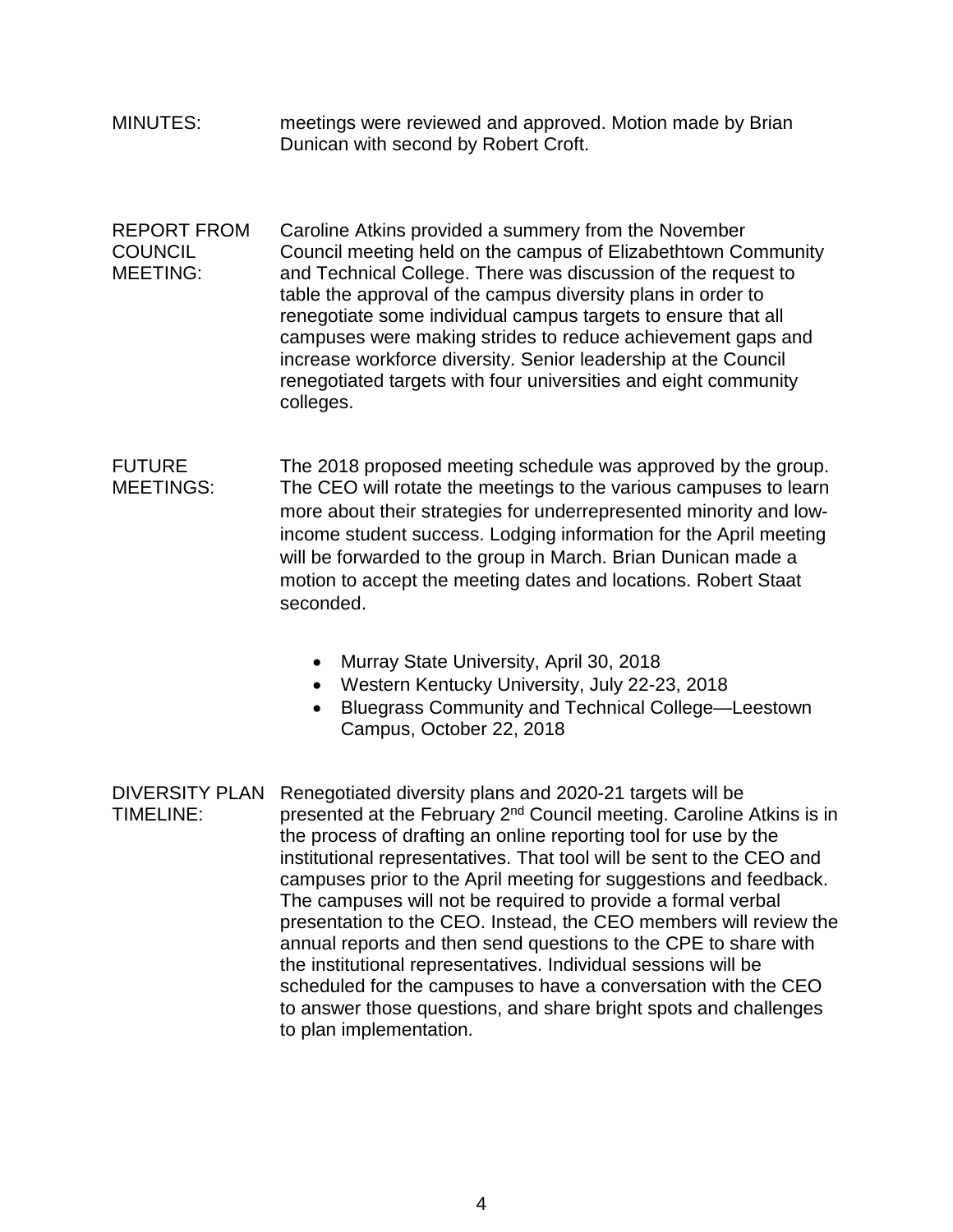- PROFESSIONAL Aaron Thompson provided a session and Q&A titled: Integrating DEVELOPMENT: Diversity at a Policy and Practice Level to Increase Student Success. Several audience members requested future sessions on promoting equity among campus partners and measuring outcomes.
- NEXT MEETING: The next regularly scheduled meeting will be hosted by Murray State University on April 30, 2018. The meeting will start at 1:00 p.m.

Robert Staat made a motion to adjourn the meeting. Brian Dunican seconded.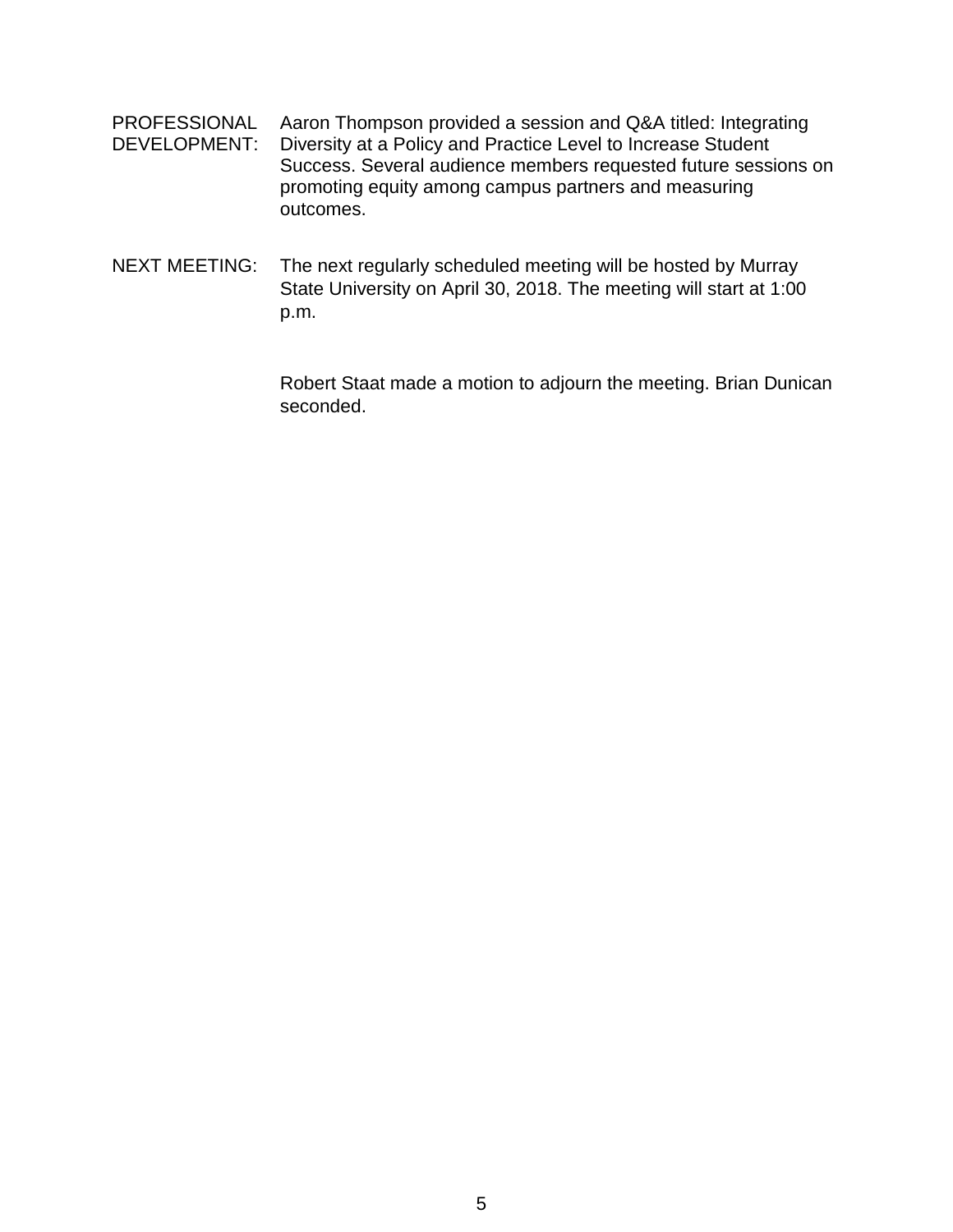### **DIVERSITY PLAN PERFORMANCE METRICS INSTITUTIONAL SUMMARY FOUR YEAR CAMPUSES**

**DRAFT**

|                | <b>Metrics</b>                                                                                                                        | MoSu Baseline<br>2015 | MoSU Target<br>2020-2021<br>Σ | WKU Baseline<br>2015 | 호<br><b>MKU Target</b><br>2020-2021 | KSU Baseline<br>2015 | 호<br>2020-2021<br><b>KSU Target</b> | MuSu Baseline<br>2015 | 2020-2021<br>Target<br>MuSu <sup>-</sup><br>$\mathbf{\Sigma}$ |
|----------------|---------------------------------------------------------------------------------------------------------------------------------------|-----------------------|-------------------------------|----------------------|-------------------------------------|----------------------|-------------------------------------|-----------------------|---------------------------------------------------------------|
|                | 1.a. Fall UG enrollment of African American students as<br>a percent of total fall UG enrollment.                                     | 3.40%                 | 3.80%                         | 8.90%                | 10%                                 | 51.90%               | 45%                                 | 6.80%                 | 6.43%                                                         |
|                | 1.b. Fall UG enrollment of Hispanic students as a<br>percent of total fall UG enrollment.                                             | 1.40%                 | 1.60%                         | 3.10%                | 4%                                  | 3.20%                | 5%                                  | 2.00%                 | 2.06%                                                         |
| OPPORTUNITY    | 1.c. Fall UG enrollment of URM students as a percent of<br>total fall UG enrollment.                                                  | 6.90%                 | 7.60%                         | 14.90%               | 15.80%                              | 58%                  | 60%                                 | 11.20%                | 11.34%                                                        |
|                | 1.f. Fall graduate and professional enrollment of URM<br>students as a percent of total fall graduate and<br>professional enrollment. | 8.10%                 | 8.60%                         | 12.60%               | 13.10%                              | 47.10%               | 50%                                 | 8.80%                 | 8.94%                                                         |
|                | 6.b. Six-year graduation rate of first-time, full-time<br>Baccalaureate degree-seeking UG students (LI).                              | 34.10%                | 38%                           | 41%                  | 45%                                 | 20.30%               | 30%                                 | 37.40%                | 42.00%                                                        |
| <b>SUCCESS</b> | 6.b. Six-year graduation rate of first-time, full-time<br>Baccalaureate degree-seeking UG students (URM).                             | 32.60%                | 37.50%                        | 33.90%               | 40%                                 | 20.10%               | 30%                                 | 37.60%                | 42.00%                                                        |
|                | 6.c. First-to second year retention (LI).                                                                                             | 67.30%                | 73.50%                        | 63.70%               | 70.10%                              | 60.50%               | 70%                                 | 65.60%                | 70%                                                           |
|                | 6.c. First-to second-year retention (URM).                                                                                            | 67.80%                | 73.90%                        | 58.30%               | 67.40%                              | 60.30%               | 70%                                 | 69.10%                | 75%                                                           |
|                | 9.b. Bachelor's degrees awarded (LI)                                                                                                  | 779                   | 819                           | 1,353                | 1,455                               | 211                  | 220                                 | 747                   | 815                                                           |
|                | 9.b. Bachelor's degrees awarded (URM).                                                                                                | 69                    | 84                            | 315                  | 347                                 | 160                  | 170                                 | 151                   | 165                                                           |
| INPACT         | Workforce Diversity: URM tenured and tenure track<br>faculty as a percentage of all tenured and tenured track<br>faculty.             | 7.00%                 | 7.50%                         | 9.30%                | 10.30%                              | 33.70%               | 45%                                 | 6.10%                 | 6.10%                                                         |
|                | Workforce Diversity: URM management occupations as<br>a percentage of all management occupations staff.                               | 6.90%                 | 8.40%                         | 14.80%               | 15.80%                              | 69.40%               | 70%                                 | 10.10%                | 10.10%                                                        |

|                 | <b>Metrics</b>                                                                                                                                                      | MoSu Baseline<br>2015 | MoSU Target<br>by 2020-2021 | WKU Baseline<br>2015        | WKU Target by<br>2020-2021        | <b>KSU Baseline</b><br>2015 | KSU Target by<br>2020-2021         | MuSu Baseline<br>2015 | by 2020-2021<br>MuSu Target |
|-----------------|---------------------------------------------------------------------------------------------------------------------------------------------------------------------|-----------------------|-----------------------------|-----------------------------|-----------------------------------|-----------------------------|------------------------------------|-----------------------|-----------------------------|
|                 | 1.a. Fall UG enrollment of African American students as<br>a percent of total fall UG enrollment.                                                                   | 3.40%                 | 3.80%                       | 8.90%                       | 10%                               | 51.90%                      | 45%                                | 6.80%                 | 6.43%                       |
|                 | 1.b. Fall UG enrollment of Hispanic students as a<br>percent of total fall UG enrollment.                                                                           | 1.40%                 | 1.60%                       | 3.10%                       | 4%                                | 3.20%                       | 5%                                 | 2.00%                 | 2.06%                       |
| OPPORTUNITY     | 1.c. Fall UG enrollment of URM students as a percent of<br>total fall UG enrollment.                                                                                | 6.90%                 | 7.60%                       | 14.90%                      | 15.80%                            | 58%                         | 60%                                | 11.20%                | 11.34%                      |
|                 | 1.f. Fall graduate and professional enrollment of URM<br>students as a percent of total fall graduate and<br>professional enrollment.                               | 8.10%                 | 8.60%                       | 12.60%                      | 13.10%                            | 47.10%                      | 50%                                | 8.80%                 | 8.94%                       |
|                 | 6.b. Six-year graduation rate of first-time, full-time<br>Baccalaureate degree-seeking UG students (LI).                                                            | 34.10%                | 38%                         | 41%                         | 45%                               | 20.30%                      | 30%                                | 37.40%                | 42.00%                      |
| <b>SUCCESS</b>  | 6.b. Six-year graduation rate of first-time, full-time<br>Baccalaureate degree-seeking UG students (URM).                                                           | 32.60%                | 37.50%                      | 33.90%                      | 40%                               | 20.10%                      | 30%                                | 37.60%                | 42.00%                      |
|                 | 6.c. First-to second year retention (LI).                                                                                                                           | 67.30%                | 73.50%                      | 63.70%                      | 70.10%                            | 60.50%                      | 70%                                | 65.60%                | 70%                         |
|                 | 6.c. First-to second-year retention (URM).                                                                                                                          | 67.80%                | 73.90%                      | 58.30%                      | 67.40%                            | 60.30%                      | 70%                                | 69.10%                | 75%                         |
|                 | 9.b. Bachelor's degrees awarded (LI)                                                                                                                                | 779                   | 819                         | 1,353                       | 1,455                             | 211                         | 220                                | 747                   | 815                         |
|                 | 9.b. Bachelor's degrees awarded (URM).                                                                                                                              | 69                    | 84                          | 315                         | 347                               | 160                         | 170                                | 151                   | 165                         |
| <b>INPACT</b>   | Workforce Diversity: URM tenured and tenure track<br>faculty as a percentage of all tenured and tenured track<br>faculty.                                           | 7.00%                 | 7.50%                       | 9.30%                       | 10.30%                            | 33.70%                      | 45%                                | 6.10%                 | 6.10%                       |
|                 | Workforce Diversity: URM management occupations as<br>a percentage of all management occupations staff.                                                             | 6.90%                 | 8.40%                       | 14.80%                      | 15.80%                            | 69.40%                      | 70%                                | 10.10%                | 10.10%                      |
|                 |                                                                                                                                                                     |                       |                             |                             |                                   |                             |                                    |                       |                             |
|                 | <b>Metrics</b>                                                                                                                                                      | EKU Baseline<br>2015  | EKU Target by<br>2020-2021  | <b>NKU Baseline</b><br>2015 | <b>NKU Target by</b><br>2020-2021 | UofL Baseline<br>2015       | <b>UofL Target by</b><br>2020-2021 | UK Baseline<br>2015   | UK Target by<br>2020-2021   |
|                 | 1.a. Fall UG enrollment of African American students as                                                                                                             | 5.74%                 | 6.03%                       | 6.60%                       | 7.10%                             | 11%                         | 14%                                | 7.50%                 | 8.30%                       |
|                 | a percent of total fall UG enrollment.<br>1.b. Fall UG enrollment of Hispanic students as a<br>percent of total fall UG enrollment.                                 | 2.40%                 | 2.80%                       | 2.90%                       | 3.90%                             | 4%                          | 6%                                 | 4.20%                 | 4.90%                       |
|                 | 1.c. Fall UG enrollment of URM students as a percent of<br>total fall UG enrollment.                                                                                | 10.90%                | 12%                         | 12.30%                      | 14%                               | 19.40%                      | 23%                                | 15.30%                | 17.70%                      |
| PPORTUNITY<br>ō | 1.f. Fall graduate and professional enrollment of URM<br>students as a percent of total fall graduate and<br>professional enrollment.                               | 9.90%                 | 10.44%                      | 10%                         | 15%                               | 13.80%                      | 15.50%                             | 8.50%                 | 9.90%                       |
|                 | 6.b. Six-year graduation rate of first-time, full-time<br>Baccalaureate degree-seeking UG students (LI).                                                            | 36.30%                | 42%                         | 30.30%                      | 39.00%                            | 45.10%                      | 54.10%                             | 51.50%                | 56%                         |
|                 | 6.b. Six-year graduation rate of first-time, full-time<br>Baccalaureate degree-seeking UG students (URM).                                                           | 37%                   | 43%                         | 23%                         | 39%                               | 51.10%                      | 58.50%                             | 52.40%                | 58.50%                      |
| <b>SUCCESS</b>  | 6.c. First-to second year retention (LI).                                                                                                                           | 69.90%                | 72%                         | 64.40%                      | 71.00%                            | 74.50%                      | 77.50%                             | 74.80%                | 80%                         |
|                 | 6.c. First-to second-year retention (URM).                                                                                                                          | 64.10%                | 67%                         | 69.50%                      | 75%                               | 78%                         | 80.50%                             | 77.20%                | 80%                         |
|                 | 9.b. Bachelor's degrees awarded (LI)                                                                                                                                | 1,378                 | 1,458                       | 1,037                       | 1,050                             | 1,137                       | 1,356                              | 1,423                 | 1,650                       |
| IMPACT          | 9.b. Bachelor's degrees awarded (URM).<br>Workforce Diversity: URM tenured and tenure track<br>faculty as a percentage of all tenured and tenured track<br>faculty. | 207<br>8.30%          | 218<br>8.70%                | 209<br>9.70%                | 230<br>12%                        | 484<br>10.70%               | 585<br>11.50%                      | 536<br>6.40%          | 621<br>8.90%                |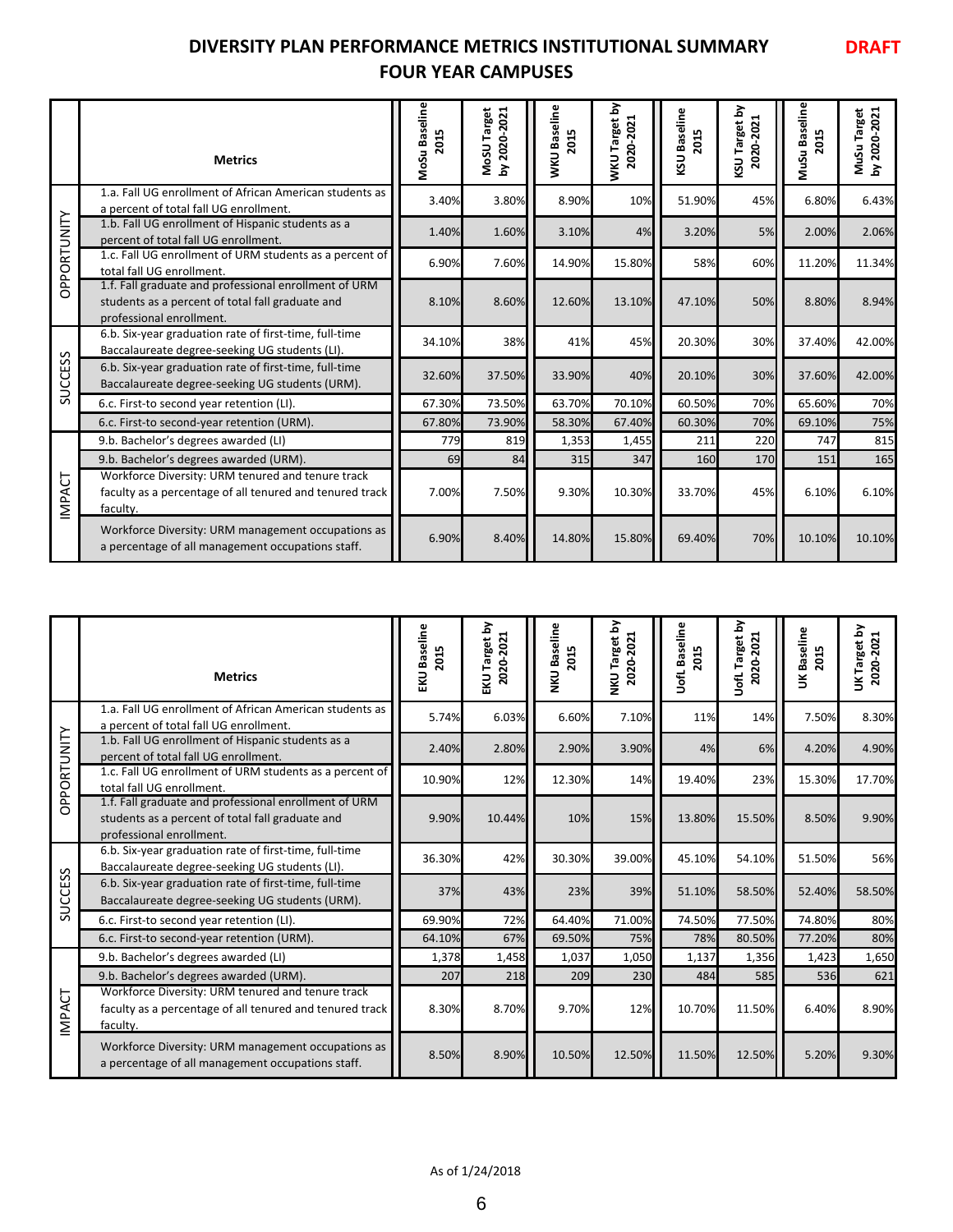#### **Update 1/24/18 KCTCS College Diversity Plans 2016 Baseline and 2020 Targets**

|                |                                      | ASHLAND | <b>BIG SANDY</b> | <b>BLUEGRASS</b> | ELIZABETHTOWN | GATEWAY | <b>HAZARD</b> | HENDERSON | HOPKINSVILLE | <b>JEFFERSON</b> | <b>MADISONVILLE</b> | <b>MAYSVILLE</b> | OWENSBORO | SOMERSET | SOUTHCENTRAL       | <b>SOUTHEAST</b> | <b>WEST KY</b> |
|----------------|--------------------------------------|---------|------------------|------------------|---------------|---------|---------------|-----------|--------------|------------------|---------------------|------------------|-----------|----------|--------------------|------------------|----------------|
|                | African American                     | 1.40%   | 0.50%            | 11.70%           | 6.70%         | 7.90%   | 1.00%         | 9.70%     | 22.50%       | 21.20%           | 5.00%               | 2.50%            | 2.80%     | 1.20%    | 7.30%              | 2.40%            | 6.50%          |
|                |                                      | 1.60%   | 1.30%            | 12.80%           | 7.40%         | 9.90%   | 1.70%         | 9.50%     | 23.70%       | 21.10%           | 5.80%               | 4.10%            | 3.70%     | 1.90%    | 9.30%              | 2.40%            | 8.40%          |
| OPPORTUNITY    | Hispanic                             | 0.90%   | 0.70%            | 4.80%            | 3.70%         | 2.60%   | 0.80%         | 3.00%     | 9.20%        | 6.30%            | 2.00%               | 1.50%            | 1.70%     | 1.50%    | 3.40%              | 0.60%            | 4.00%          |
|                |                                      | 1.60%   | 1.10%            | 5.30%            | 3.80%         | 3.70%   | 1.40%         | 3.80%     | 11.00%       | 7.90%            | 2.80%               | 2.80%            | 3.00%     | 2.50%    | 5.40%              | 1.20%            | 5.20%          |
|                | <b>URM</b>                           | 4.25%   | 1.90%            | 20.70%           | 14.50%        | 13.10%  | 2.60%         | 15.00%    | 36.40%       | 30.80%           | 8.90%               | 6.30%            | 7.20%     | 4.60%    | 13.90%             | 4.80%            | 13.90%         |
|                |                                      | 4.80%   | 3.40%            | 23.10%           | 15.50%        | 14.40%  | 3.60%         | 16.00%    | 38.00%       | 31.70%           | 10.50%              | 8.20%            | 8.80%     | 7.30%    | 15.90%             | 5.90%            | 18.20%         |
|                | <b>URM Retention</b>                 | 47.10%  | 50%              | 37.40%           | 39.10%        | 48.90%  | 54.30%        | 26.80%    | 36.90%       | 44.60%           | 51.80%              | 53.60%           | 45.10%    | 43.50%   | 51.40%             | 66.70%           | 46.30%         |
|                |                                      | 52.10%  | 56.10%           | 44.10%           | 45.40%        | 53.90%  | 58.30%        | 30.80%    | 45.40%       | 52.80%           | 55.00%              | 75%              | 48.50%    | 56.40%   | 57.40%             | 70%              | 50.30%         |
|                | Low Income<br>Retention              | 48.50%  | 56.10%           | 41.90%           | 46.50%        | 51.40%  | 53.50%        | 40.40%    | 45.30%       | 46.40%           | 53.60%              | 58.40%           | 50.60%    | 48.50%   | 52.40%             | 61.60%           | 51.20%         |
|                |                                      | 51.70%  | 60.70%           | 49.70%           | 51.70%        | 55.40%  | 58.50%        | 44.40%    | 51.70%       | 54.40%           | 57.00%              | 68.50%           | 51.70%    | 52.70%   | 57.30%             | 63.10%           | 55.20%         |
|                | URM 3 Year<br><b>Graduation Rate</b> | 13.30%  | 10.00%           | 12.30%           | 24.80%        | 33.30%  | 13.30%        | 25.10%    | 20.50%       | 6.90%            | 32.90%              | 25.90%           | 19.20%    | 12.90%   | 16.30%             | 30.80%           | 25.40%         |
|                |                                      | 17.50%  | 20.10%           | 18.60%           | 27.90%        | 36.30%  | 19            | 29.10%    | 23.50%       | 17.70%           | 37.00%              | 36.80%           | 36.00%    | 27.70%   | 21.30%             | 30.80%           | 29.40%         |
| <b>SUCCESS</b> | Low Income<br><b>Graduation Rate</b> | 25.90%  | 17.40%           | 15.30%           | 27.30%        | 26.00%  | 26.20%        | 16.00%    | 25.20%       | 10.20%           | 35.70%              | 26.80%           | 24.60%    | 21.70%   | 24.70%             | 32.50%           | 38.20%         |
|                |                                      | 28.00%  | 28.00%           | 28.00%           | 30.30%        | 30.00%  | 31.20%        | 20.00%    | 28.00%       | 20.20%           | 39.00%              | 35.60%           | 32.30%    | 28.00%   | 27.80%             | 34.20%           | 42.20%         |
|                | <b>URM Credentials</b>               | 43      | 47               | 462              | 326           | 223     | 32            | 61        | 339          | 908              | 97                  | 86               | 71        | 91       | 9.7% of tota       | 26               | 356            |
|                | Earned                               | 75      | 51               | 573              | 364           | 244     | 34            | 64        | 428          | 975              | 100                 | 88               | 75        | 103      | 204                | 43               | 351            |
|                | REVISED Low Income                   | 1,223   | 1,242            | 1,809            | 1,602         | 984     | 1,031         | 356       | 836          | 2,032            | 724                 | 1,351            | 974       |          | 2,065 69% of total | 725              | 1,853          |
|                | <b>Credentials Earned</b>            | 1,298   | 1,445            | 2,051            | 1,703         | 1,043   | 1,092         | 375       | 959          | 2,162            | 778                 | 1,394            | 1,089     | 2,382    | 1,607              | 827              | 1,934          |
|                | Admin/Mgr Diversity                  | 7.70%   | 4.80%            | 26.10%           | 21.90%        | 14.30%  | 7.10%         | 8.30%     | 15.60%       | 23.50%           | 4.80%               | 5.30%            | 7.20%     | 4.80%    | 16%                | 14.10%           | 17.20%         |
| <b>IMPACT</b>  |                                      | 12.50%  | 5.90%            | 26.10%           | 26.70%        | 21.00%  | 12.60%        | 18.20%    | 17.10%       | 26.70%           | 5.40%               | 7.00%            | 8.20%     | 10.00%   | 16%                | 17.40%           | 20.50%         |
|                | <b>Faculty Diversity</b>             | 0.90%   | 1.50%            | 7.40%            | 5.80%         | 7.50%   | 5.70%         | 5.60%     | 15.00%       | 9.60%            | 3.30%               | 4.00%            | 4.20%     | 2.80%    | 6%                 | 3.80%            | 4.70%          |
|                |                                      | 3.00%   | 1.90%            | 15%              | 12.10%        | 10%     | 6.60%         | 6.00%     | 17.10%       | 21.90%           | 7.70%               | 4.90%            | 9.50%     | 7.40%    | 6.80%              | 4.70%            | 11.30%         |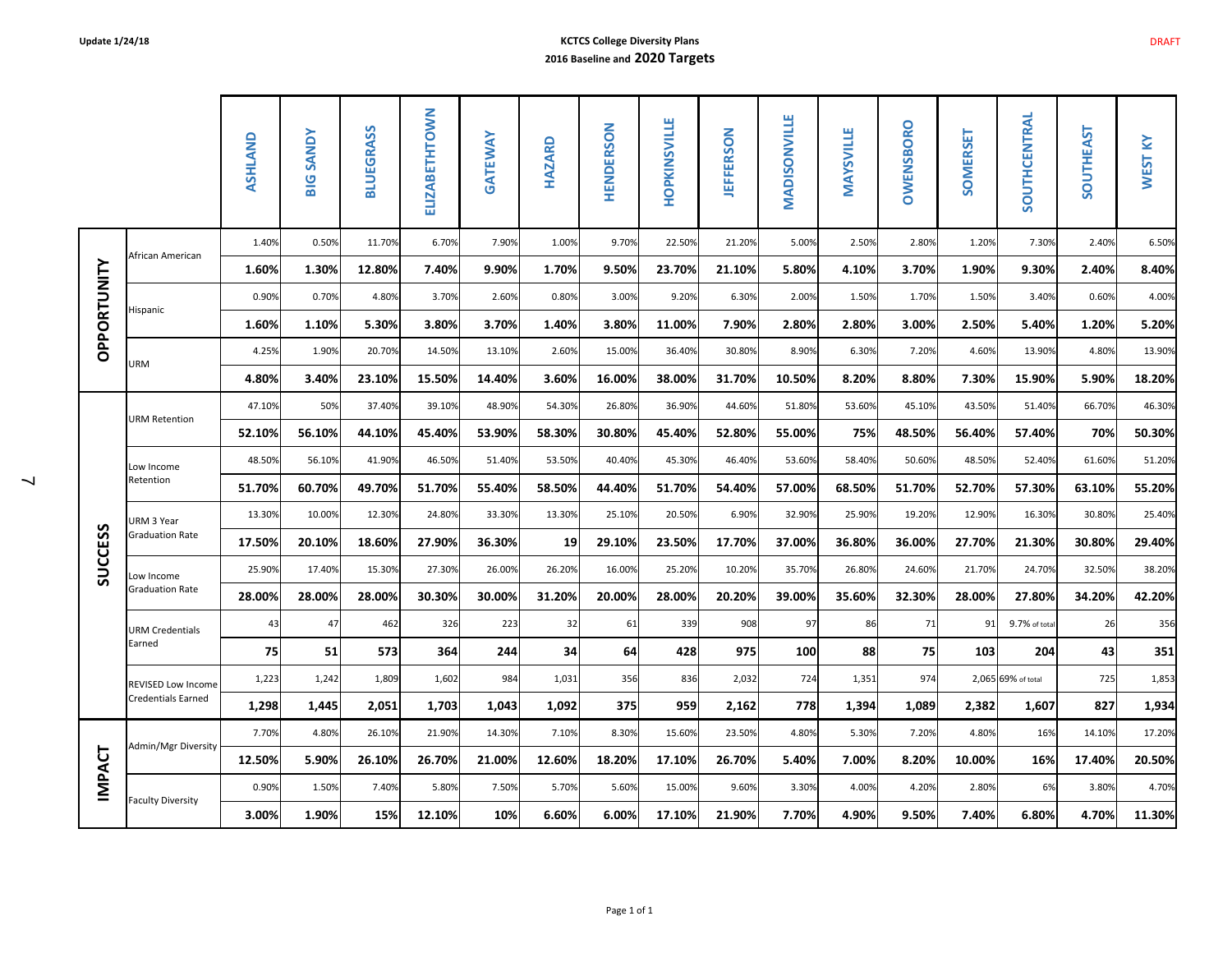#### **The Annual Diversity Plan Report**

**The Kentucky Council on Postsecondary Education approved the 2016-20 Kentucky Public Postsecondary Education Policy for Diversity, Equity, and Inclusion on September 23, 2016. The updated policy builds on the strong foundation cultivated over the past 30 years and further integrates the new degree program approval process, the statewide diversity policy, and the 2016- 2021 Strategic Agenda for Postsecondary and Adult Education into one seamless framework upon which equal educational opportunity goals can be set; strategies to obtain these goals can be developed, adopted, and implemented; and institutional progress can be evaluated. The policy includes three focus areas synonymous with the focus areas set forth in the Strategic Agenda: Opportunity, Success, and Impact.**

| "Opportunity"<br><b>Recruitment and Enrollment</b><br>of Diverse Students                                                  | Maintaining a diverse student body is an essential contribution to<br>the educational experience of Kentucky's postsecondary students.<br>Public institutions of postsecondary education in Kentucky have a<br>responsibility to ensure citizens have the opportunity to receive a<br>rich and fulfilling educational experience which cannot be fully<br>obtained without exposure to the different perspectives and<br>cultures of those around them. |
|----------------------------------------------------------------------------------------------------------------------------|---------------------------------------------------------------------------------------------------------------------------------------------------------------------------------------------------------------------------------------------------------------------------------------------------------------------------------------------------------------------------------------------------------------------------------------------------------|
| "Success"<br><b>Graduation Rates,</b><br><b>Retention Rates, Degrees</b><br><b>Conferred, Credentials</b><br><b>Earned</b> | While maintaining a diverse student body is an essential<br>educational experience of Kentucky's postsecondary students,<br>institutions must commit to helping those students be successful<br>when they arrive on campus. Unfortunately, some student<br>populations have historically exhibited lower rates of student<br>success than the overall student population.                                                                               |
| "Impact"<br><b>Campus Climate,</b><br><b>Inclusiveness, and Cultural</b><br><b>Competency</b>                              | To fully realize the positive impacts of diversity, Kentucky's public<br>institutions must be communities that provide an inclusive and<br>supportive environment for its diverse group of students. A<br>supportive and respectful campus climate, interacting with diverse<br>faculty and staff, and being culturally competent are critical to<br>student success.                                                                                   |

8

1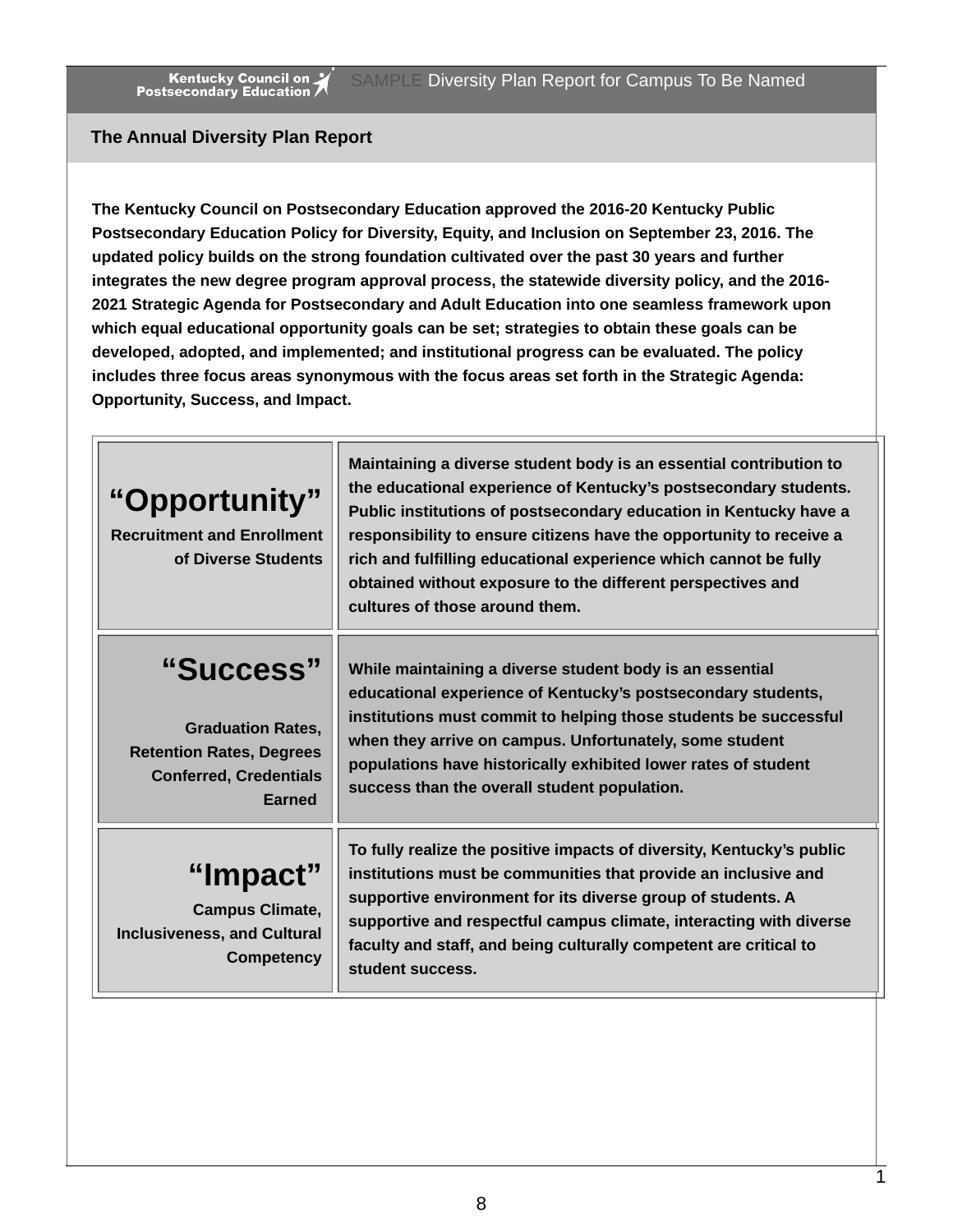**Strategies of Campus To Be Named**

## **These are the strategies proposed and approved for Campus TBN:**

### **Opportunity:**

**Strategy #1 Strategy #2 Strategy #3**

### **Success:**

**Strategy #4 Strategy #5 Strategy #6**

### **Impact:**

**Strategy #7 Strategy #8 Strategy #9**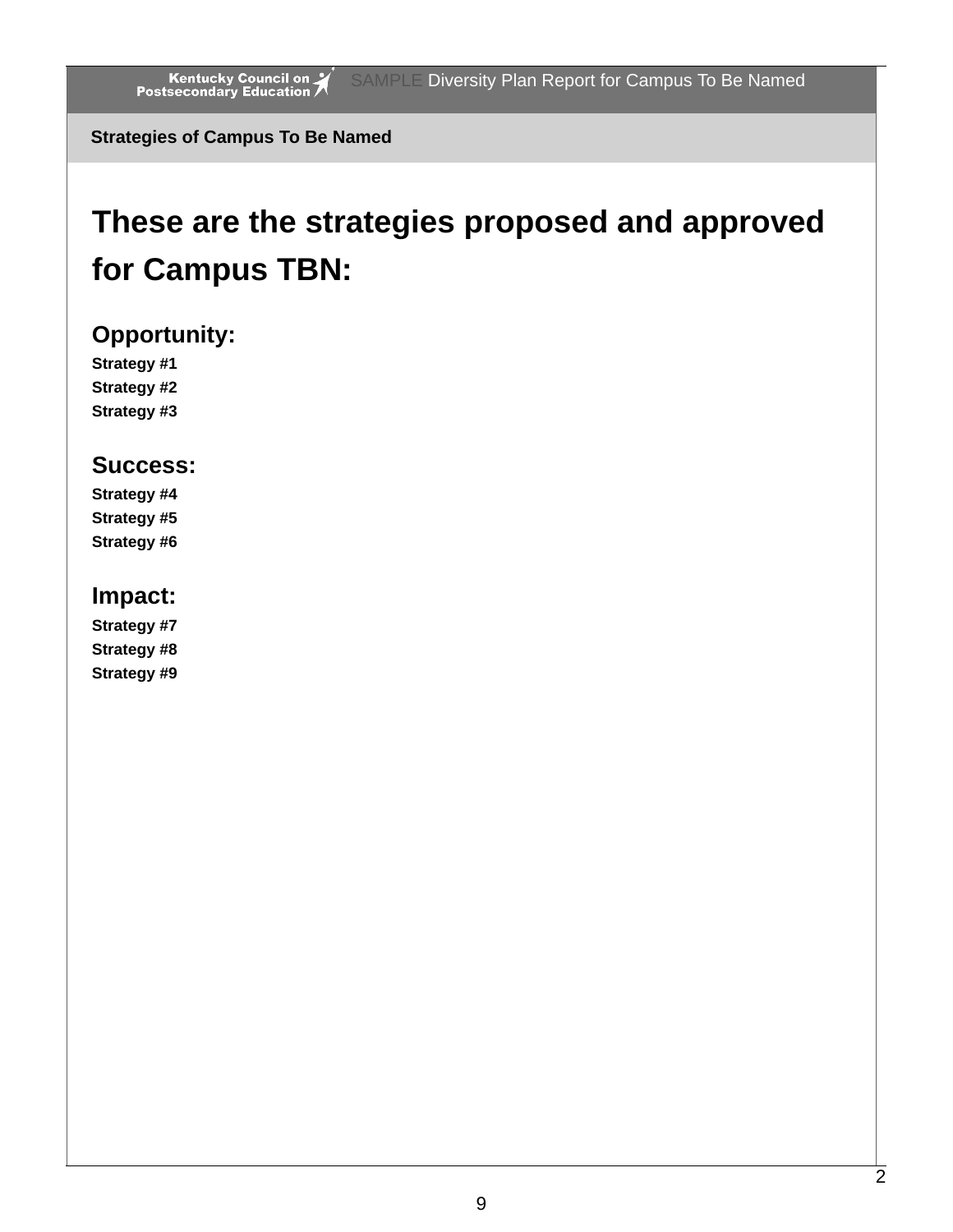Kentucky Council on 7 SAMPLE Diversity Plan Report for Campus To Be Named

#### **Reporting Contact**

#### 1. **Who is the contact person for this report?** \*

If we have questions about the content of this report, who should we contact for clarification?

| <b>First Name</b> |  |
|-------------------|--|
| <b>Last Name</b>  |  |
| email             |  |
| phone             |  |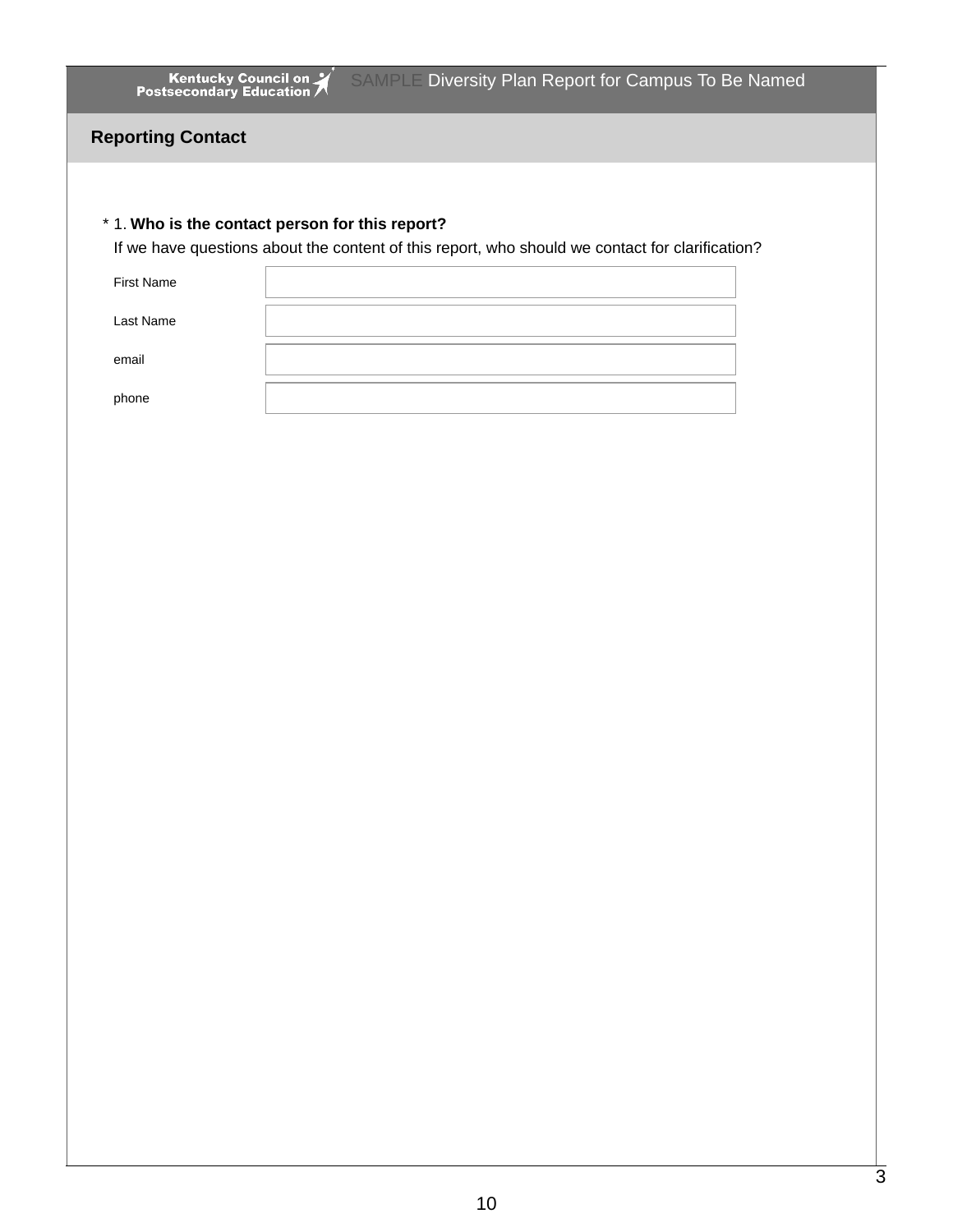Diversity Strategy #1

### **Strategy #1 Details**

2. **How did you implement this strategy with fidelity?**(500 words or less) \*

Fidelity is defined as faithfulness to the implementation of the committed strategies demonstrated by continued loyalty and support. Evidence of fidelity may include, but would not be limited to the following: dedicated staff, specific examples of student or staff participation, data collected on strategy inputs and outputs, participation rates of students, dedicated funding, development of *implementation timetables and milestones achieved, and narrative descriptions of the implementation process.*

#### 3. **How would you describe the effectiveness of this strategy?** \*

The institution shall provide an analysis of the effectiveness of each strategy with a sufficient level of detail. If a strategy was not fully implemented or implemented at all, a thorough analysis and justifiable explanation of why this did not occur should be provided.

#### 4. **What lessons were learned regarding this strategy and what are your next steps?** \*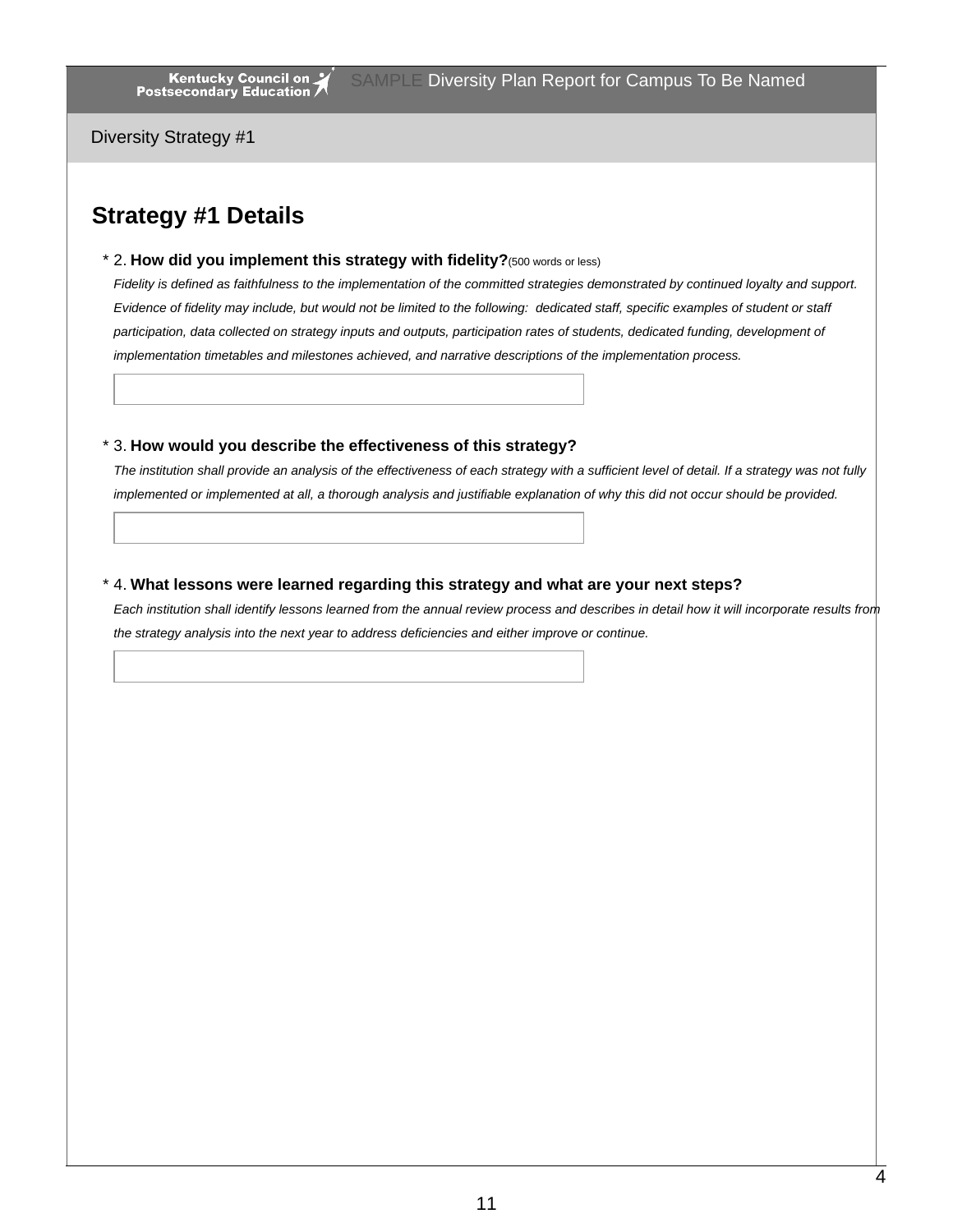Diversity Strategy #2

### **Strategy #2 Details**

### 5. **How did you implement this strategy with fidelity?** (500 words or less) \*

Fidelity is defined as faithfulness to the implementation of the committed strategies demonstrated by continued loyalty and support. Evidence of fidelity may include, but would not be limited to the following: dedicated staff, specific examples of student or staff participation, data collected on strategy inputs and outputs, participation rates of students, dedicated funding, development of implementation timetables and milestones achieved, and narrative descriptions of *the implementation process.*

#### 6. **How would you describe the effectiveness of this strategy?** \*

The institution shall provide an analysis of the effectiveness of each strategy with a sufficient level of detail. If a strategy was not fully implemented or implemented at all, a thorough analysis and justifiable explanation of why this did not occur should be provided.

#### 7. **What lessons were learned regarding this strategy and what are your next steps?** \*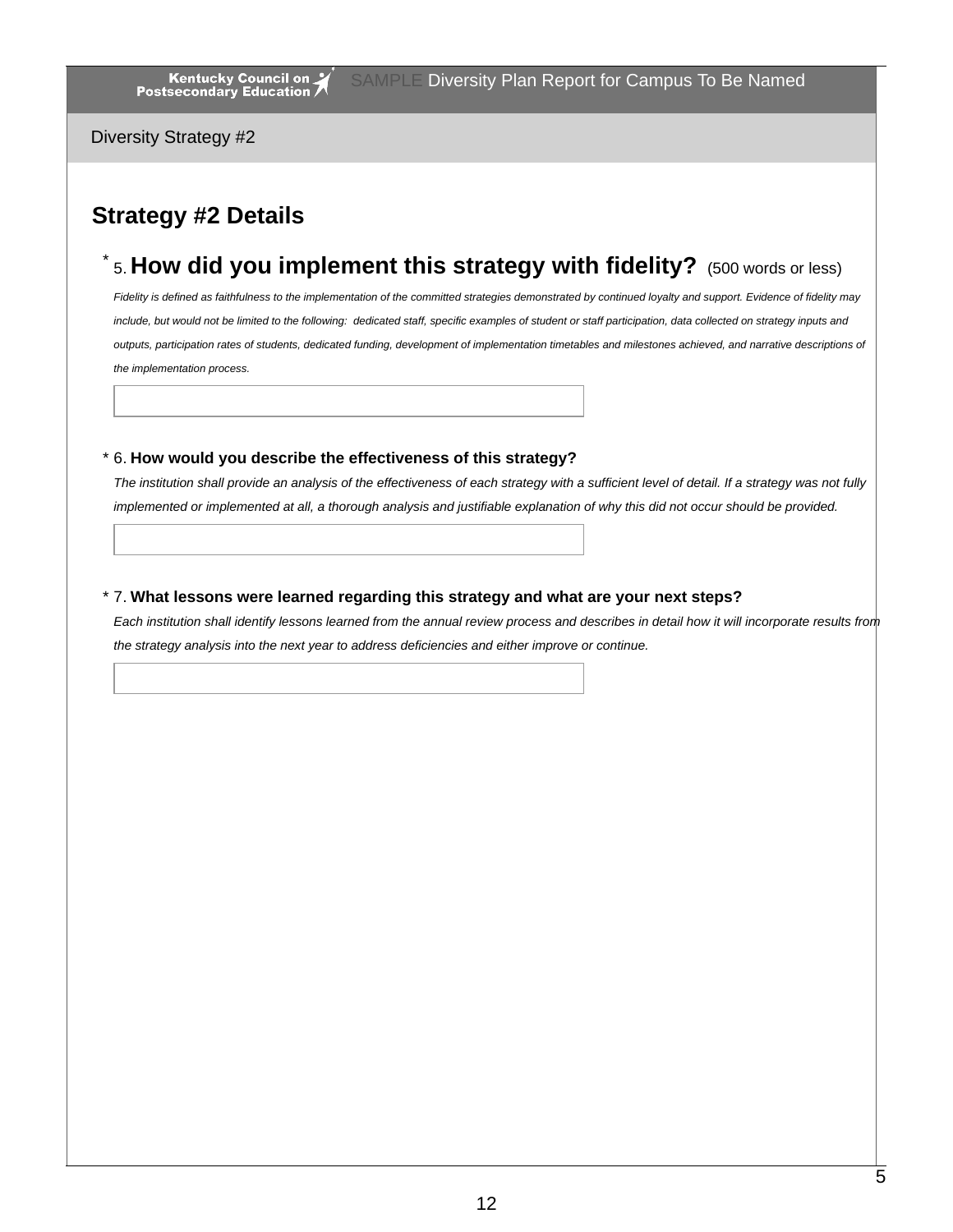Diversity Strategy #3

### **Strategy #3 Details**

### 8. **How did you implement this strategy with fidelity?** (500 words or less) \*

Fidelity is defined as faithfulness to the implementation of the committed strategies demonstrated by continued loyalty and support. Evidence of fidelity may include, but would not be limited to the following: dedicated staff, specific examples of student or staff participation, data collected on strategy inputs and outputs, participation rates of students, dedicated funding, development of implementation timetables and milestones achieved, and narrative descriptions of *the implementation process.*

#### 9. **How would you describe the effectiveness of this strategy?** \*

The institution shall provide an analysis of the effectiveness of each strategy with a sufficient level of detail. If a strategy was not fully implemented or implemented at all, a thorough analysis and justifiable explanation of why this did not occur should be provided.

10. **What lessons were learned regarding this strategy and what are your next steps?** \*

Each institution shall identify lessons learned from the annual review process and describes in detail how it will incorporate results from *the strategy analysis into the next year to address deficiencies and either improve or continue.*

### 11.**This is the end of the Opportunity focus area. What else do you want the CEO, CPE staff, and the Council to know about your implementation of strategies supporting this area?**

Are there any internal or external factors that impacted the ability of the campus to move forward with strategy implementation in this focus area (e.g. new

*institutional leadership, local and/or national incidents, etc.)?*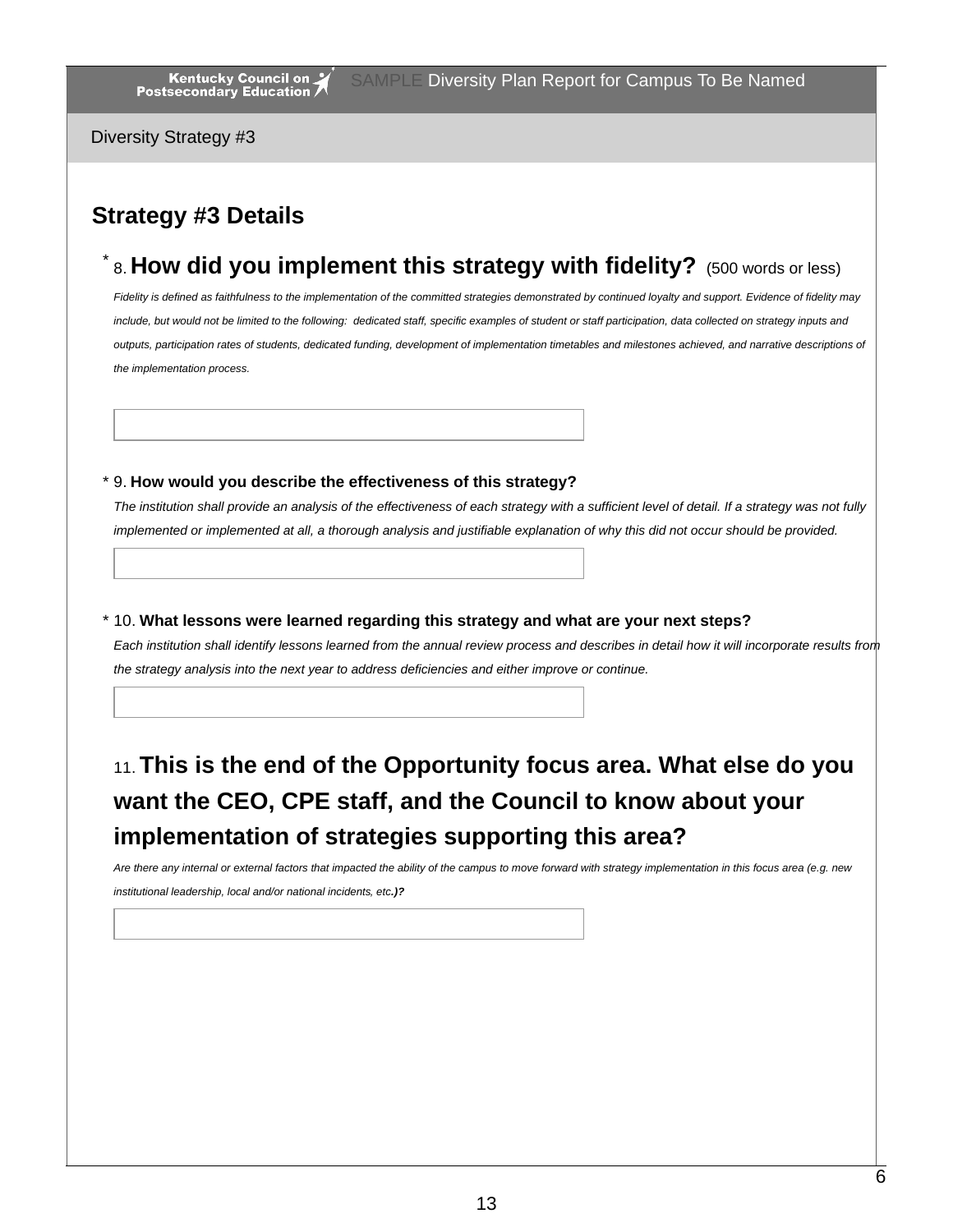Diversity Strategy #4

### **Strategy #4 Details**

### 12. **How did you implement this strategy with fidelity?** (500 words or less) \*

Fidelity is defined as faithfulness to the implementation of the committed strategies demonstrated by continued loyalty and support. Evidence of fidelity may include, but would not be limited to the following: dedicated staff, specific examples of student or staff participation, data collected on strategy inputs and outputs, participation rates of students, dedicated funding, development of implementation timetables and milestones achieved, and narrative descriptions of *the implementation process.*

#### 13. **How would you describe the effectiveness of this strategy?** \*

The institution shall provide an analysis of the effectiveness of each strategy with a sufficient level of detail. If a strategy was not fully implemented or implemented at all, a thorough analysis and justifiable explanation of why this did not occur should be provided.

#### 14. **What lessons were learned regarding this strategy and what are your next steps?** \*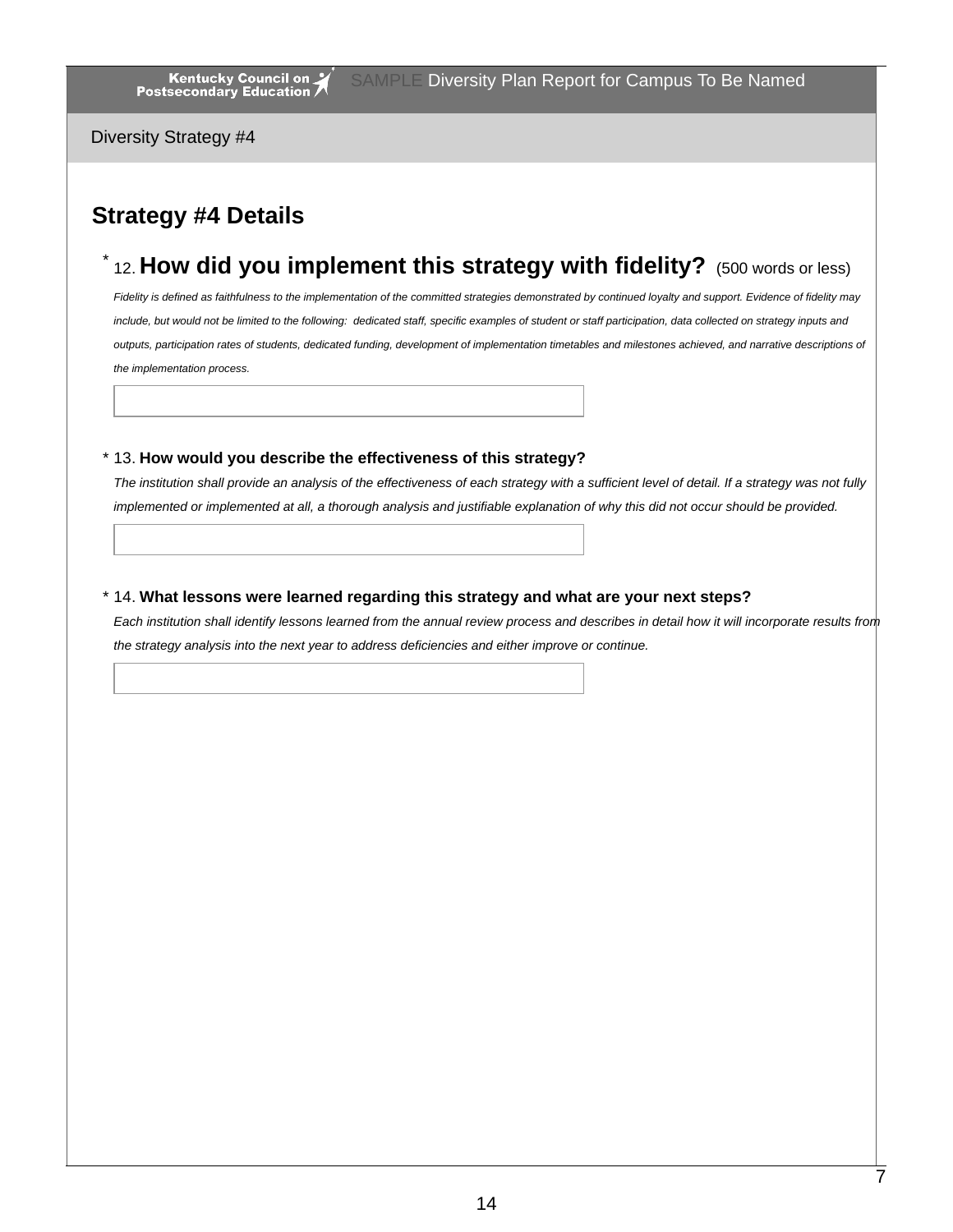Diversity Strategy #5

### **Strategy #5 Details**

### 15. **How did you implement this strategy with fidelity?** (500 words or less) \*

Fidelity is defined as faithfulness to the implementation of the committed strategies demonstrated by continued loyalty and support. Evidence of fidelity may include, but would not be limited to the following: dedicated staff, specific examples of student or staff participation, data collected on strategy inputs and outputs, participation rates of students, dedicated funding, development of implementation timetables and milestones achieved, and narrative descriptions of *the implementation process.*

#### 16. **How would you describe the effectiveness of this strategy?** \*

The institution shall provide an analysis of the effectiveness of each strategy with a sufficient level of detail. If a strategy was not fully implemented or implemented at all, a thorough analysis and justifiable explanation of why this did not occur should be provided.

#### 17. **What lessons were learned regarding this strategy and what are your next steps?** \*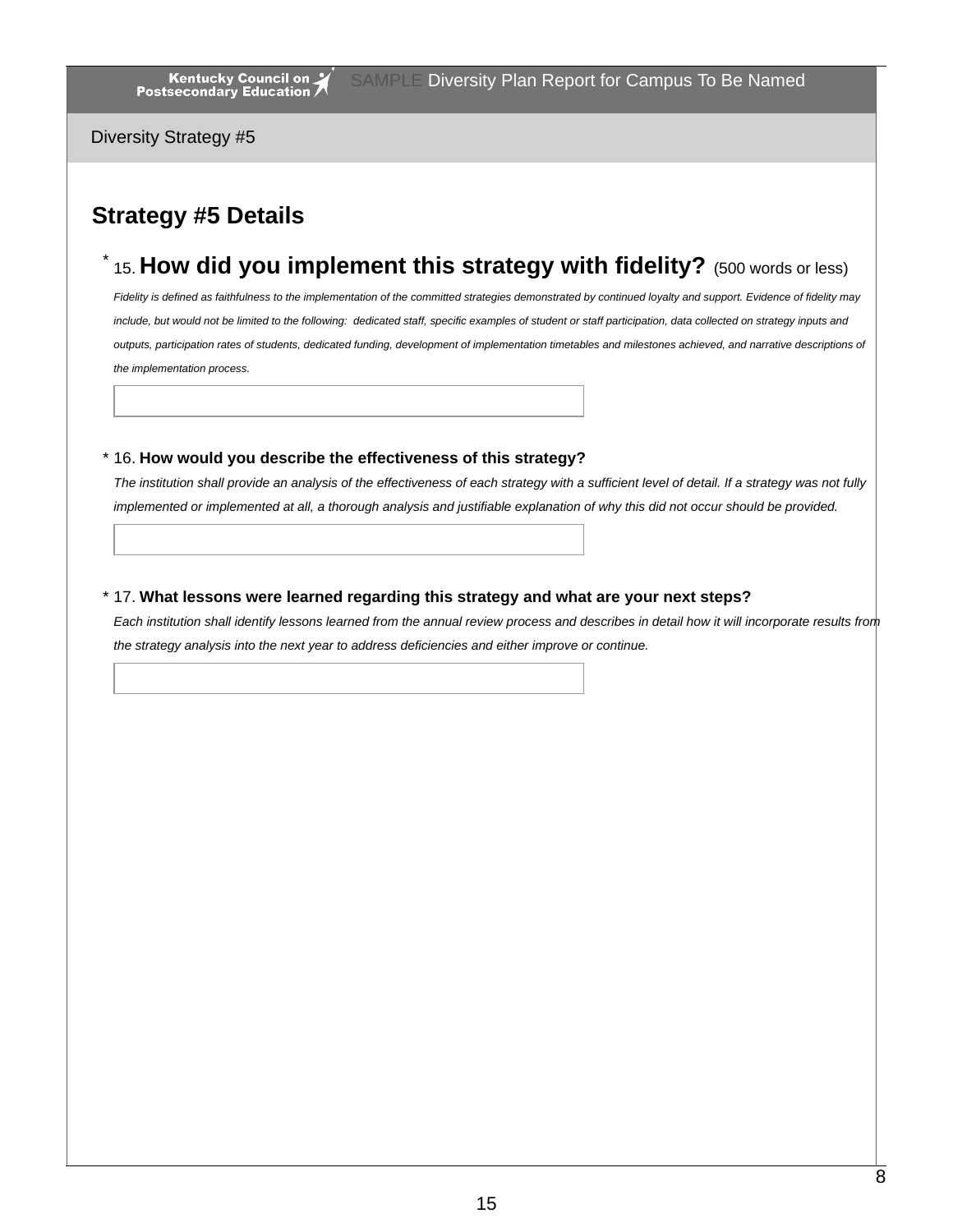Diversity Strategy #6

### **Strategy #6 Details**

### 18. **How did you implement this strategy with fidelity?** (500 words or less) \*

Fidelity is defined as faithfulness to the implementation of the committed strategies demonstrated by continued loyalty and support. Evidence of fidelity may include, but would not be limited to the following: dedicated staff, specific examples of student or staff participation, data collected on strategy inputs and outputs, participation rates of students, dedicated funding, development of implementation timetables and milestones achieved, and narrative descriptions of *the implementation process.*

#### 19. **How would you describe the effectiveness of this strategy?** \*

The institution shall provide an analysis of the effectiveness of each strategy with a sufficient level of detail. If a strategy was not fully implemented or implemented at all, a thorough analysis and justifiable explanation of why this did not occur should be provided.

#### 20. **What lessons were learned regarding this strategy and what are your next steps?** \*

Each institution shall identify lessons learned from the annual review process and describes in detail how it will incorporate results from *the strategy analysis into the next year to address deficiencies and either improve or continue.*

### 21.**This is the end of the Success focus area. What else do you want the CEO, CPE staff, and the Council to know about your implementation of strategies supporting this area?**

Are there any internal or external factors that impacted the ability of the campus to move forward with strategy implementation in this focus area (e.g. new institutional leadership, local and/or national incidents, etc.)?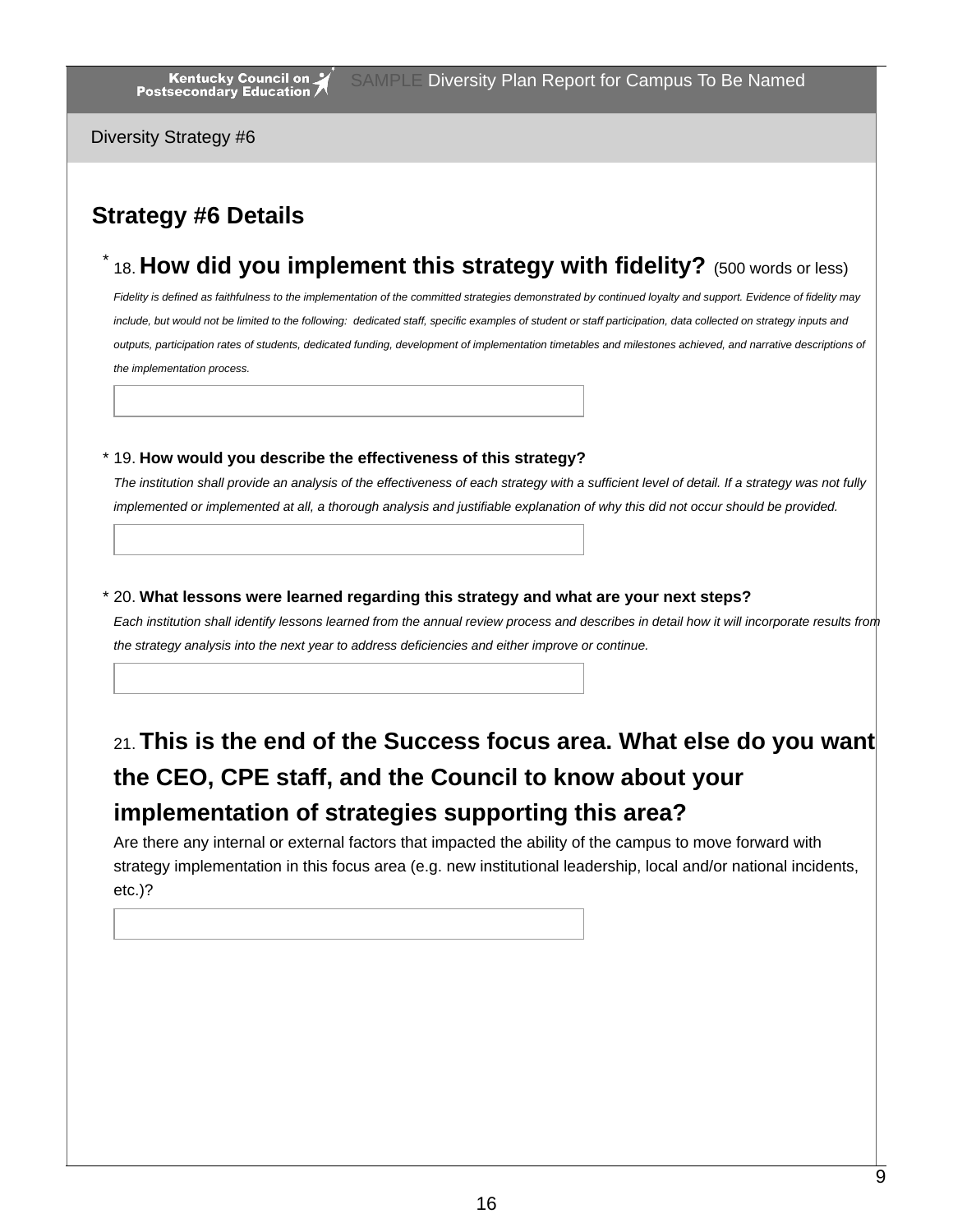Diversity Strategy #7

### **Strategy #7 Details**

### 22. **How did you implement this strategy with fidelity? (500 words or less)** \*

Fidelity is defined as faithfulness to the implementation of the committed strategies demonstrated by continued loyalty and support. Evidence of fidelity may include, but would not be limited to the following: dedicated staff, specific examples of student or staff participation, data collected on strategy inputs and outputs, participation rates of students, dedicated funding, development of implementation timetables and milestones achieved, and narrative descriptions of *the implementation process.*

#### 23. **How would you describe the effectiveness of this strategy?** \*

The institution shall provide an analysis of the effectiveness of each strategy with a sufficient level of detail. If a strategy was not fully implemented or implemented at all, a thorough analysis and justifiable explanation of why this did not occur should be provided.

#### 24. **What lessons were learned regarding this strategy and what are your next steps?** \*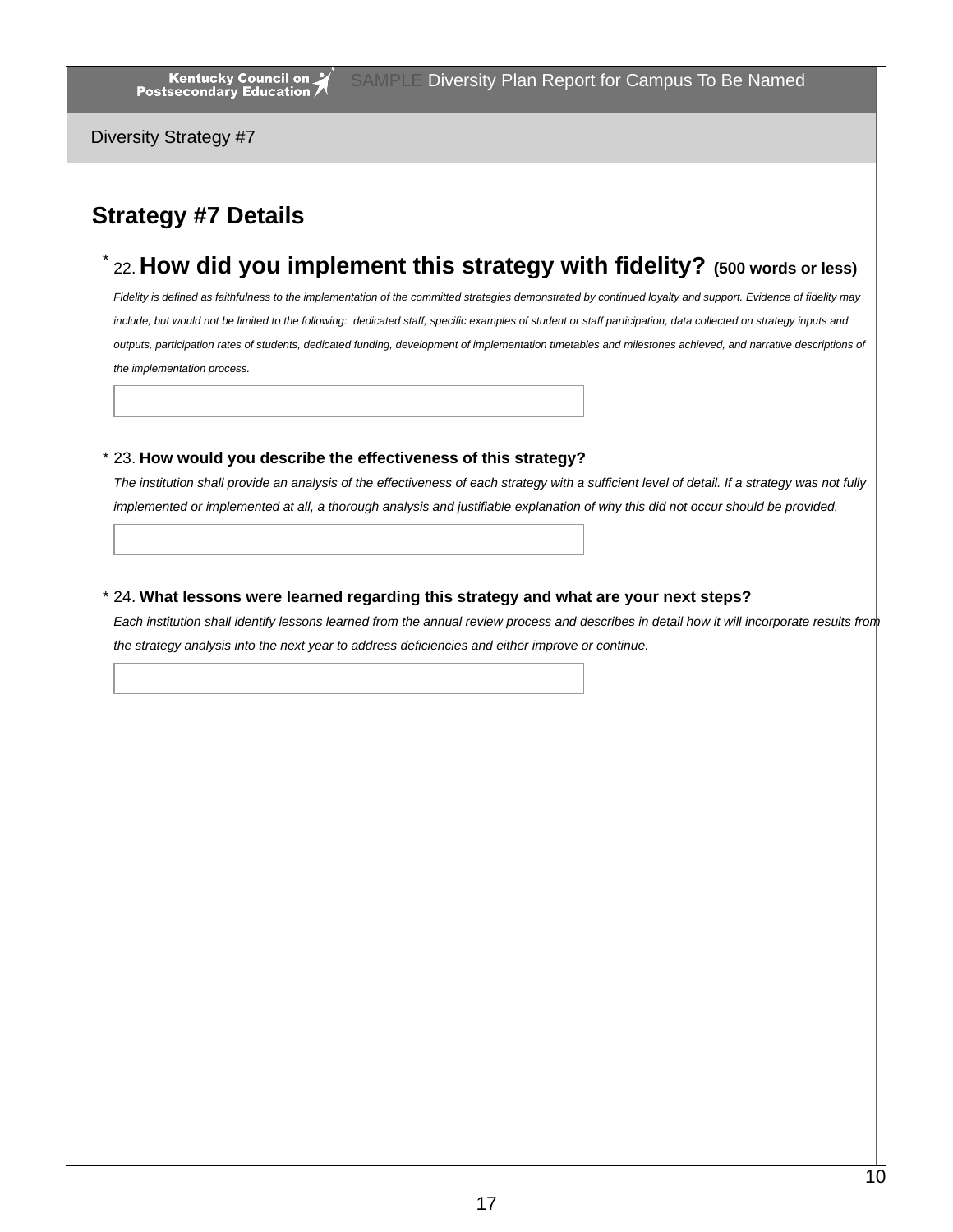Diversity Strategy #8

### **Strategy #8 Details**

### 25. **How did you implement this strategy with fidelity?** (500 words or less) \*

Fidelity is defined as faithfulness to the implementation of the committed strategies demonstrated by continued loyalty and support. Evidence of fidelity may include, but would not be limited to the following: dedicated staff, specific examples of student or staff participation, data collected on strategy inputs and outputs, participation rates of students, dedicated funding, development of implementation timetables and milestones achieved, and narrative descriptions of *the implementation process.*

#### 26. **How would you describe the effectiveness of this strategy?** \*

The institution shall provide an analysis of the effectiveness of each strategy with a sufficient level of detail. If a strategy was not fully implemented or implemented at all, a thorough analysis and justifiable explanation of why this did not occur should be provided.

#### 27. **What lessons were learned regarding this strategy and what are your next steps?** \*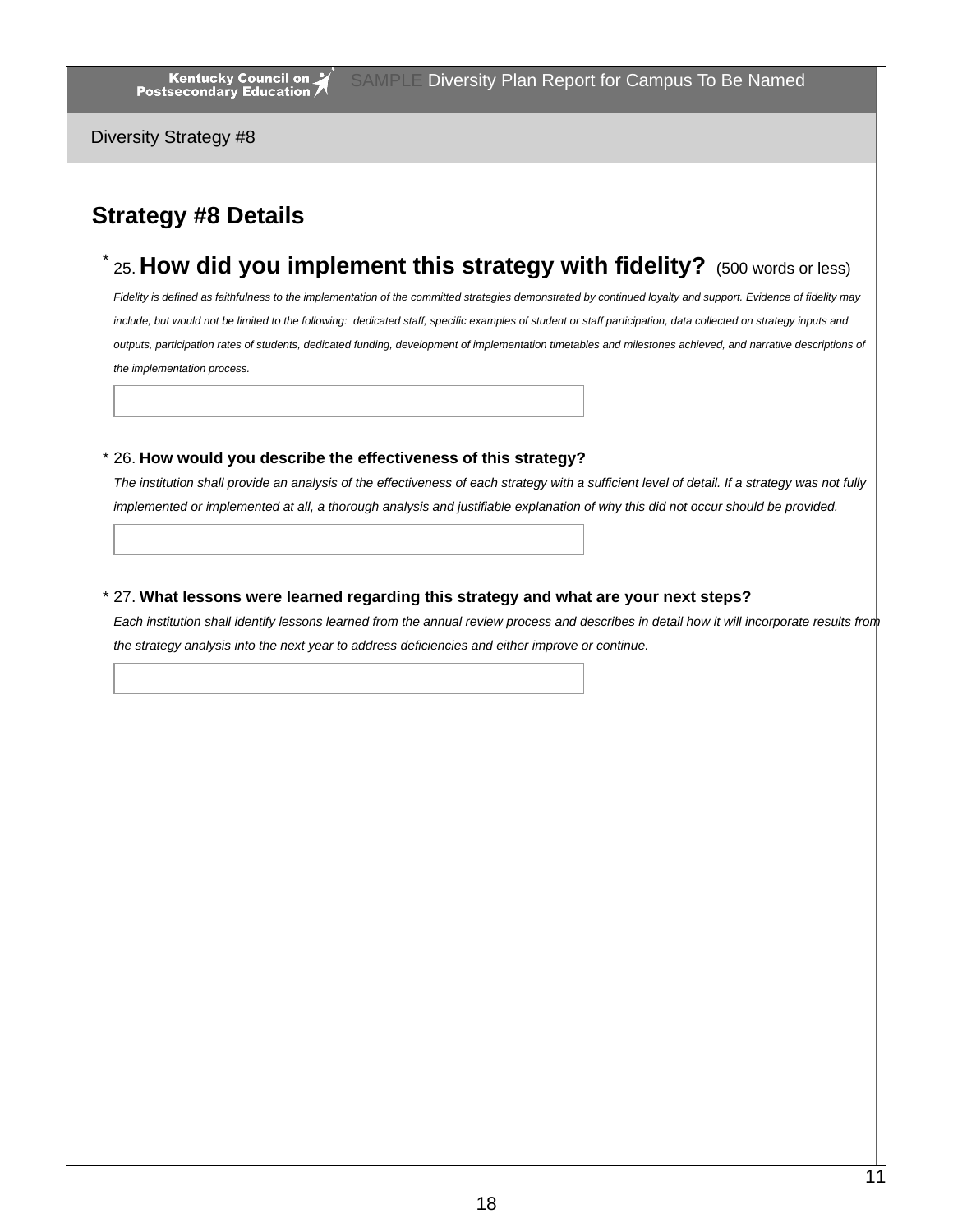Diversity Strategy #9

### **Strategy #9 Details**

28. **How did you implement this strategy with fidelity?** (500 words or less) \*

Fidelity is defined as faithfulness to the implementation of the committed strategies demonstrated by continued loyalty and support. Evidence of fidelity may include, but would not be limited to the following: dedicated staff, specific examples of student or staff participation, data collected on strategy inputs and outputs, participation rates of students, dedicated funding, development of implementation timetables and milestones achieved, and narrative descriptions of *the implementation process.*

#### 29. **How would you describe the effectiveness of this strategy?** \*

The institution shall provide an analysis of the effectiveness of each strategy with a sufficient level of detail. If a strategy was not fully implemented or implemented at all, a thorough analysis and justifiable explanation of why this did not occur should be provided.

#### 30. **What lessons were learned regarding this strategy and what are your next steps?** \*

Each institution shall identify lessons learned from the annual review process and describes in detail how it will incorporate results from *the strategy analysis into the next year to address deficiencies and either improve or continue.*

### 31.**This is the end of the Impact focus area. What else do you want the CEO, CPE staff, and the Council to know about your implementation of strategies supporting this area?**

Are there any internal or external factors that impacted the ability of the campus to move forward with strategy implementation in this focus area (e.g. new *institutional leadership, local and/or national incidents, etc.)?*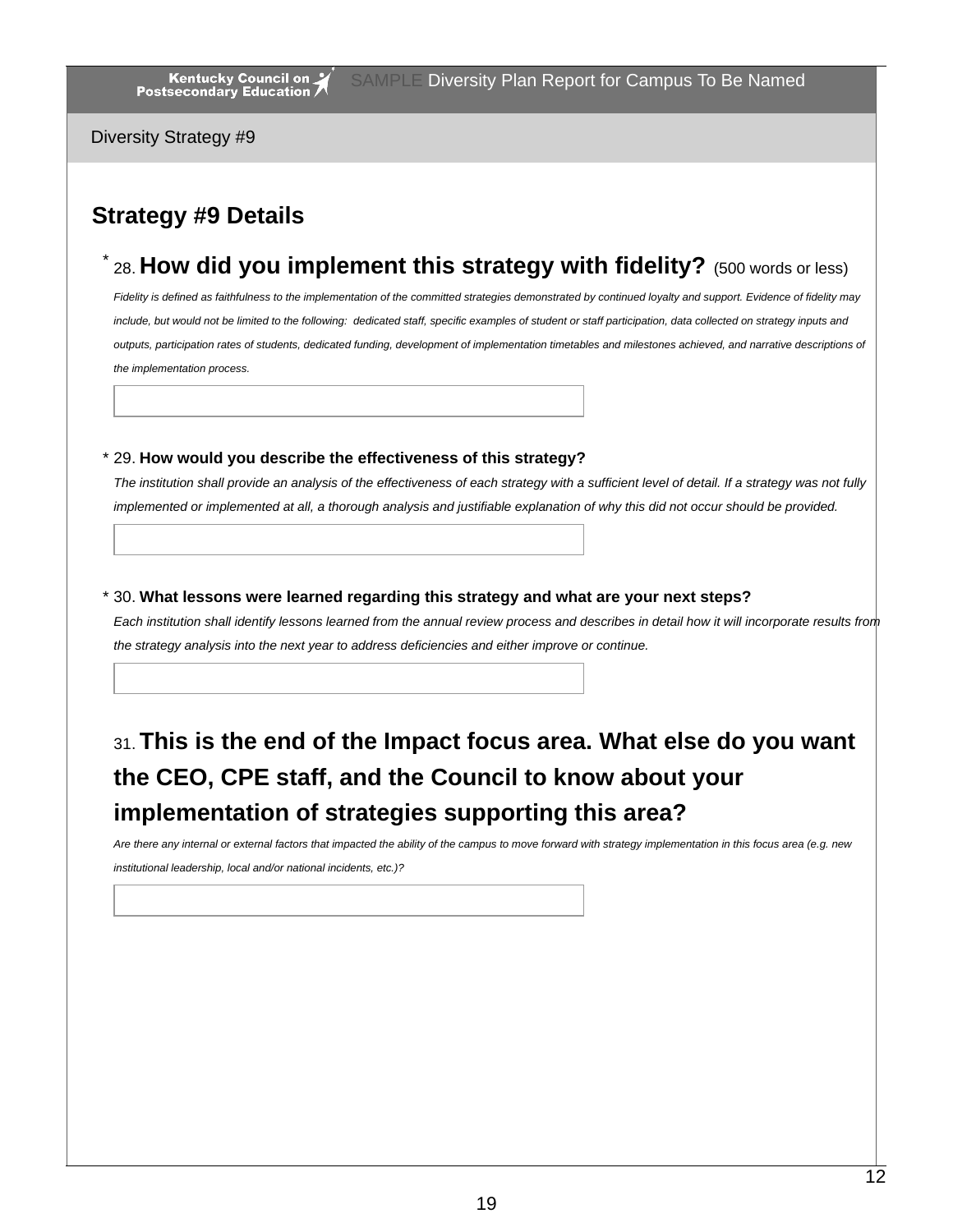| <b>Kentucky Council on Kentucky Council on Postsecondary Education</b><br><b>SAMPLE Diversity Plan Report for Campus To Be Named</b>                                                                |
|-----------------------------------------------------------------------------------------------------------------------------------------------------------------------------------------------------|
| <b>Review for Submission</b>                                                                                                                                                                        |
|                                                                                                                                                                                                     |
| * 32. At the end of this reporting process you will emailed a copy of the information you have submitted.<br>Please take a moment to thoroughly review your submission.                             |
| • If you wish to receive feedback from Council on Postsecondary Education staff, designate this<br>submission as DRAFT (below). Must be submitted by 12/14/2018.                                    |
| • If your report is final, designate this submission as FINAL (below) and your report will be forwarded to<br>the Committee for Equal Opportunities. Must be submitted by 3/1/2019, before 11:59pm. |
| If you have questions before you submit, please call<br>Dr. Caroline Atkins at 502-892-3006.                                                                                                        |
| <b>DRAFT</b>                                                                                                                                                                                        |
| <b>FINAL</b>                                                                                                                                                                                        |
| 33. OPTIONAL: Please attach any additional documentation to support this annual report.                                                                                                             |
| Select the file(s) you wish to upload.                                                                                                                                                              |
| <b>Choose File</b><br>No file chosen                                                                                                                                                                |
|                                                                                                                                                                                                     |
|                                                                                                                                                                                                     |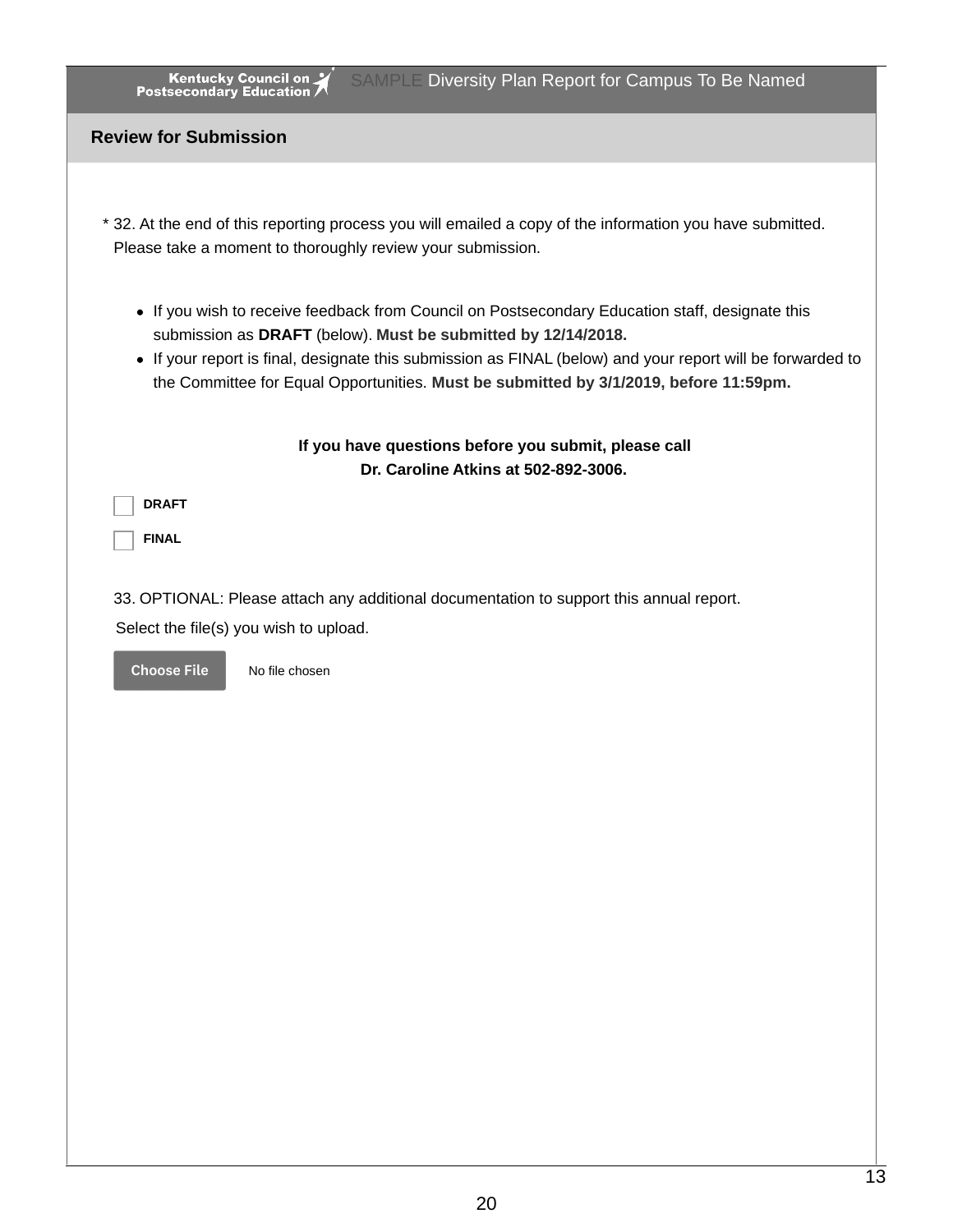### **Kentucky Public Postsecondary Education Policy for Diversity, Equity & Inclusion Timeline 2018-2019**

|           | Campus plans approved by Council                          | February 2, 2018         |
|-----------|-----------------------------------------------------------|--------------------------|
|           | Data collection period                                    | August 2017 - June 2018* |
| $\bullet$ | <b>CEO</b> meeting at Murray State University             | April 30, 2018           |
| $\bullet$ | Preliminary annual quantitative report (not scored)       | July 24, 2018            |
|           | <b>CEO</b> meeting at Western Kentucky University         | July 22-23, 2018         |
|           | CEO meeting at Bluegrass Community & Technical College-   | October 22, 2018         |
|           | <b>Leestown Campus</b>                                    |                          |
|           | Optional draft annual report to CPE                       | December 14, 2018**      |
|           | To be submitted using online reporting tool.              |                          |
| $\bullet$ | CPE feedback to campuses on optional draft report         | <b>January 10, 2019</b>  |
| $\bullet$ | <b>CEO</b> meeting at <b>KCTCS</b> (Site TBA)             | <b>January 28, 2019</b>  |
|           | First year final campus reports due to CPE and CEO        | March 1, 2019, 11:59 pm  |
|           | To be submitted using online reporting tool.              |                          |
|           | Campus reports distributed to review teams                | March 15, 2019           |
| ٠         | Review teams meet and develop composite scores            | April 29, 2019           |
| $\bullet$ | Review team results presented to Council                  | June 2019                |
| $\bullet$ | <b>CEO</b> meeting (Site TBA)                             | June 24, 2019            |
| $\bullet$ | New academic program ineligibility begins (if applicable) | Fall 2019                |
|           | CEO meeting at Northern KY University (to be confirmed)   | October 28, 2019         |

*\*Although the data collection period is for a full AY, the CPE recognizes that not all strategies will have been fully implemented in the fall semester.* 

*\*\*This draft report is optional and only to be submitted should the campus desire feedback in advance of the final campus report submission in March 2019.*

#### **2018 Council Meetings**

- April 26-27, University of Louisville
- June 21-22, Midway University
- September 20-21, Council Offices
- November 15-16, Southcentral KY CTC